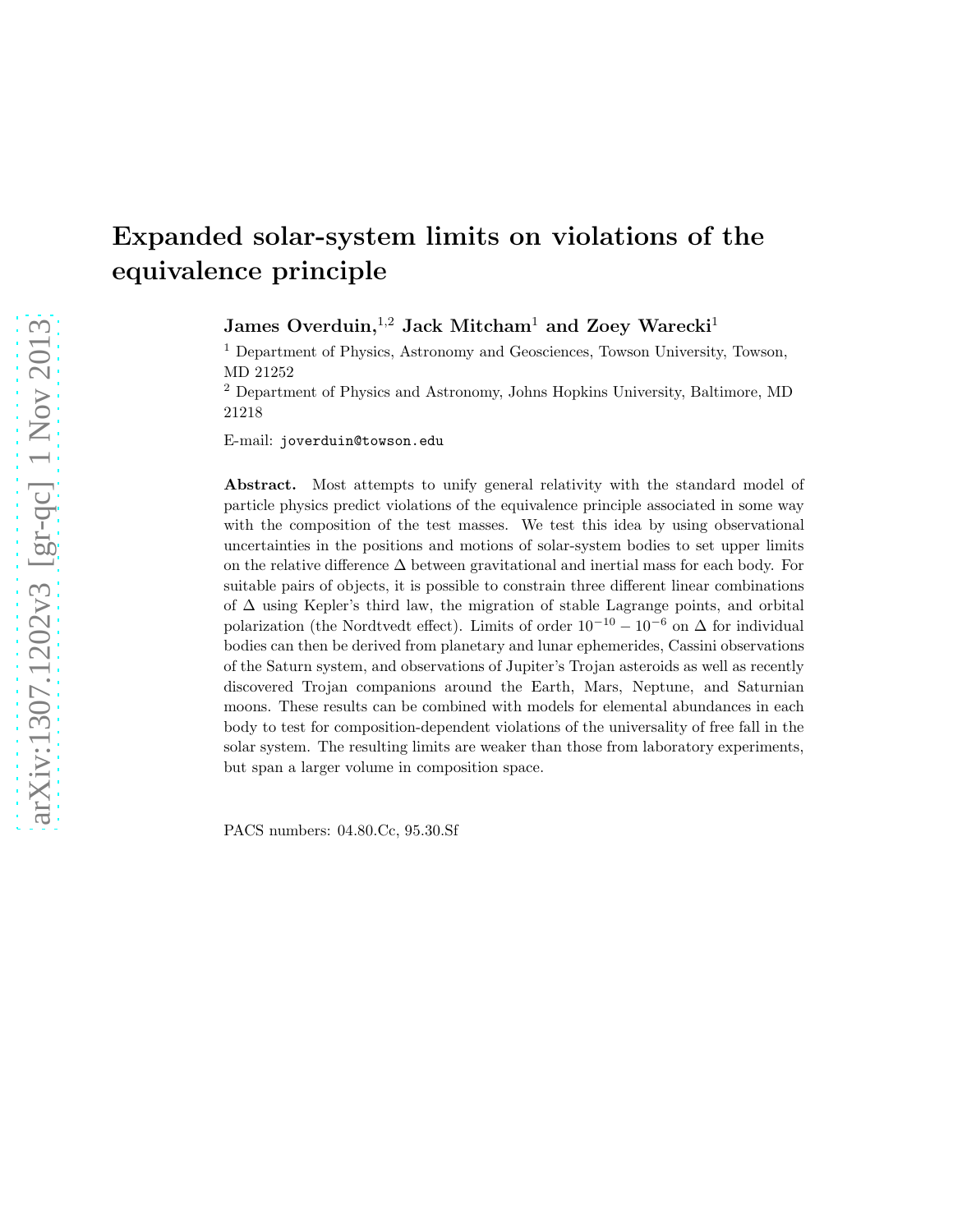## 1. Introduction

The foundation of general relativity is the equivalence principle (EP), the weak version of which states that inertial mass and gravitational mass are identical. Attempts to unify general relativity with the standard model of particle physics generically predict the existence of new fields with gravitational-strength couplings to existing standardmodel fields. But these couplings are not universal, in contrast to the coupling between standard-model fields and the metric or spin-two graviton field of general relativity. Hence they introduce differences in the accelerations of test bodies in the same gravitational field, violating the EP. Such violations can be quantified with the parameter  $\Delta$ , defined by

<span id="page-1-0"></span>
$$
m_g/m_i \equiv 1 + \Delta \tag{1}
$$

where  $m_g$  is the gravitational mass and  $m_i$  is the inertial mass. In some theories  $\Delta$  is associated with gravitational self-energy U, so that  $\Delta = \eta U$ , and experimental constraints on  $\Delta$  effectively translate into upper limits on a universal constant  $\eta$  [\[1,](#page-16-0) [2\]](#page-16-1). In others, the value of  $\Delta$  may in principle vary from object to object depending on composition or other factors [\[3,](#page-16-2) [4,](#page-16-3) [5\]](#page-16-4).

Three main approaches have been taken in testing the EP. The oldest, and in principle the simplest, is to drop two objects with different properties in the same gravitational field (as may have been done by Galileo using a lead musketball and iron cannonball at Pisa, and was definitely done by some of his contemporaries, such as Simon Stevin using lead balls in Delft). For these early investigators, the main property of interest was test-body mass. Nowadays we might be more interested in composition. All energy gravitates, but all forms of energy may not couple in the same way to the new fields predicted by modern unified theories. In "runaway dilaton" versions of string theory copper and beryllium fall at different rates due to factors involving differences in electromagnetic binding energy [\[6,](#page-16-5) [7\]](#page-16-6). Modest extensions of the standard model with a single minimally-coupled scalar field predict EP violations for test materials such as aluminum and beryllium due primarily to couplings between this field and gluons, the gauge fields of quantum chromodynamics [\[8,](#page-16-7) [9\]](#page-16-8). Other theories involving "little strings" [\[10\]](#page-16-9), time-varying fundamental "constants" [\[11,](#page-16-10) [12\]](#page-16-11), "chameleon fields" [\[13,](#page-16-12) [14,](#page-16-13) [15\]](#page-16-14) and generic violations of Lorentz symmetry [\[16,](#page-16-15) [17\]](#page-16-16) have similar consequences.

The scale of predicted EP violations in these theories is however very small, of order 10−<sup>12</sup> or less. To detect them, modern versions of Galileo's drop-tower experiment must be carried out in space, where macroscopic test bodies can fall continuously in a disturbance-free environment over many orbits around the earth. One such experiment, MicroSCOPE, is designed to measure the relative accelerations of two pairs of test masses composed of platinum and titanium alloys with a sensitivity of  $10^{-15}$  [\[18\]](#page-16-17). Another, the Satellite Test of the Equivalence Principle (STEP), aims to reach a sensitivity of 10<sup>−18</sup> through the use of superconducting accelerometers, and to monitor four pairs of beryllium, niobium and platinum-iridium test masses [\[19,](#page-16-18) [5\]](#page-16-4). Alternatively, it may be possible to reach comparable levels of precision with microscopic test particles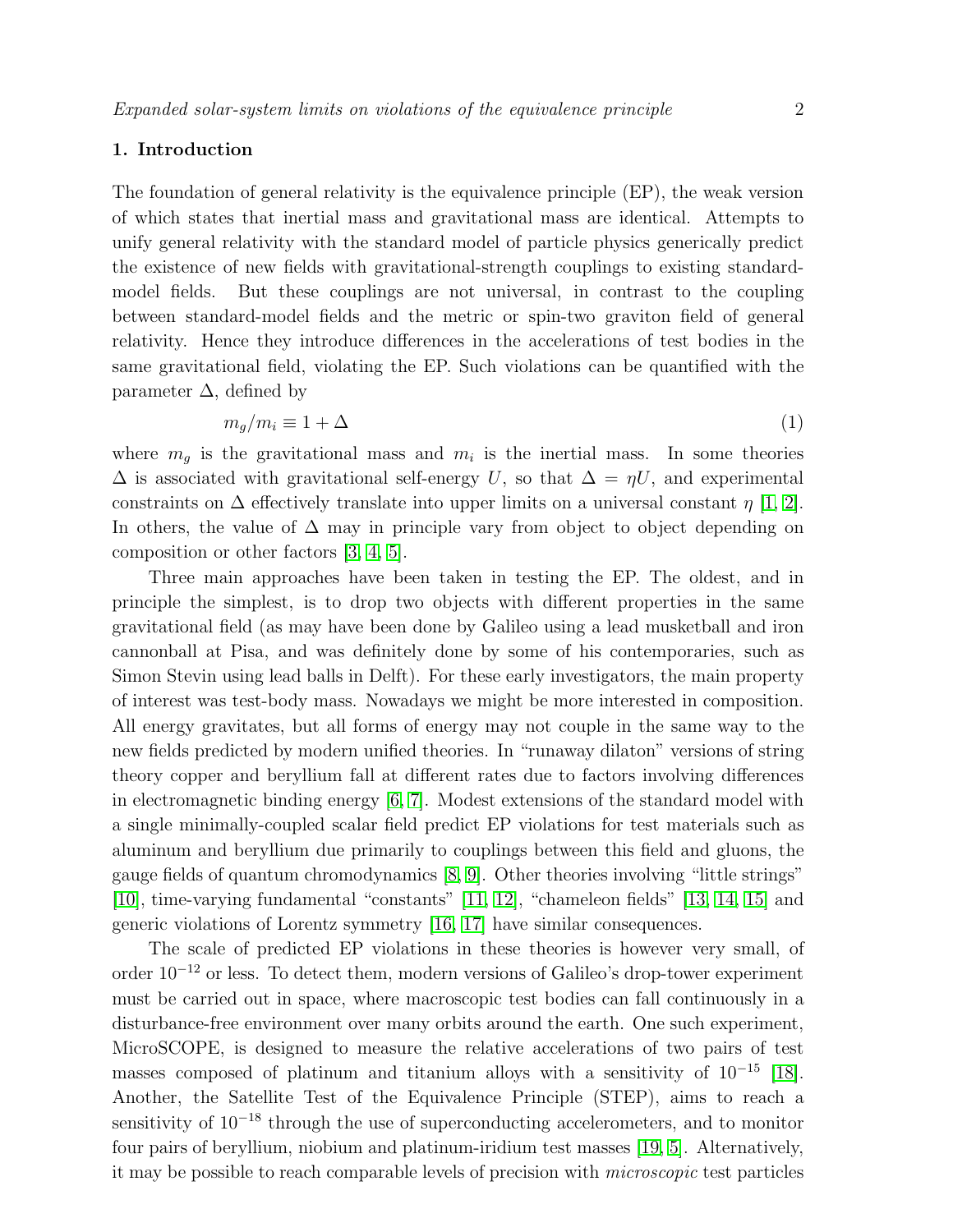using atom interferometry in the laboratory [\[20\]](#page-16-19) or in space, as in the proposed Space-Time Explorer and QUantum Equivalence Principle Space Test (STE-QUEST) [\[21\]](#page-16-20). At present such techniques are limited to different isotopic pairs of the same element, such as rubidium-85 and 87, but experiments involving lithium and cesium are envisioned for the future [\[22\]](#page-16-21).

The second historical approach to tests of equivalence makes use of sensitive torsion balances to compare the accelerations of different objects in what is effectively a horizontal component of the gravitational field of the Earth, Sun or Milky Way. Pioneered by Eötvös in the nineteenth century, this technique has produced the strongest current constraint on EP violation, limiting any difference in acceleration of beryllium and titanium in the field of the Earth to less than  $(0.3 \pm 1.8) \times 10^{-13}$  [\[23\]](#page-16-22).

The third EP testing strategy, and the one that is the focus of this work, follows from Newton's realization that nature provides a "free" way to test our theories of gravity in the form of the continuously falling moons and planets of the solar system [\[24\]](#page-16-23). Celestial EP tests open up regions of parameter space inaccessible to terrestrial experiment (for example, comparing the accelerations of what are effectively a ball of hydrogen and a ball of rock and metal). However they are not generally as sensitive as torsion-balance experiments or proposed free-fall tests in space. The major exception so far involves the phenomenon of orbital polarization (the Nordtvedt effect), whereby the elliptical orbit of one body around a second becomes gradually aligned along the direction to a third, introducing anomalous variations in distance between the first two bodies. Laser ranging using retroreflectors left on the moon by Apollo astronauts has made it possible to limit any such difference in accelerations of the Earth and Moon toward the Sun to less than  $(-1.0 \pm 1.4) \times 10^{-13}$ , comparable to the constraint from torsion balances [\[25\]](#page-16-24). Ranging to Mars may someday produce comparable results [\[26\]](#page-16-25).

Violations of the EP by solar system bodies also reveal themselves in modifications of Kepler's third law and migrations of stable Lagrange points [\[1\]](#page-16-0). These effects do not generally produce individual limits as strong as those from orbital polarization [\[2\]](#page-16-1). However, they constrain two linearly independent combinations of  $\Delta$  parameters, and are therefore particularly useful in testing theories for which the value of  $\Delta$  can differ from object to object. This method has been applied, for example, to put the strongest current limits on extensions of general relativity to higher dimensions, where static, spherically symmetric objects like stars or planets are models by generalizations of the Schwarzschild metric known as solitons [\[3\]](#page-16-2). Our goal in this paper is to extend and strengthen this way of testing the EP using updated ephemerides and considering more objects, including additional Jupiter Trojans as well as companions of the Earth, Mars, Neptune and Saturn's moons Tethys and Dione.

We investigate Kepler's third law, the migration of Lagrange points and orbital polarization in Sections [2,](#page-3-0) [3](#page-4-0) and [4](#page-8-0) respectively. Limits on individual solar-system bodies are derived in Sec. [5.](#page-11-0) In Sec. [6](#page-13-0) we discuss applications of these results, and use models of the compositions of these bodies to derive limits on EP violation by individual constituent elements, assuming that a single element dominates in each case.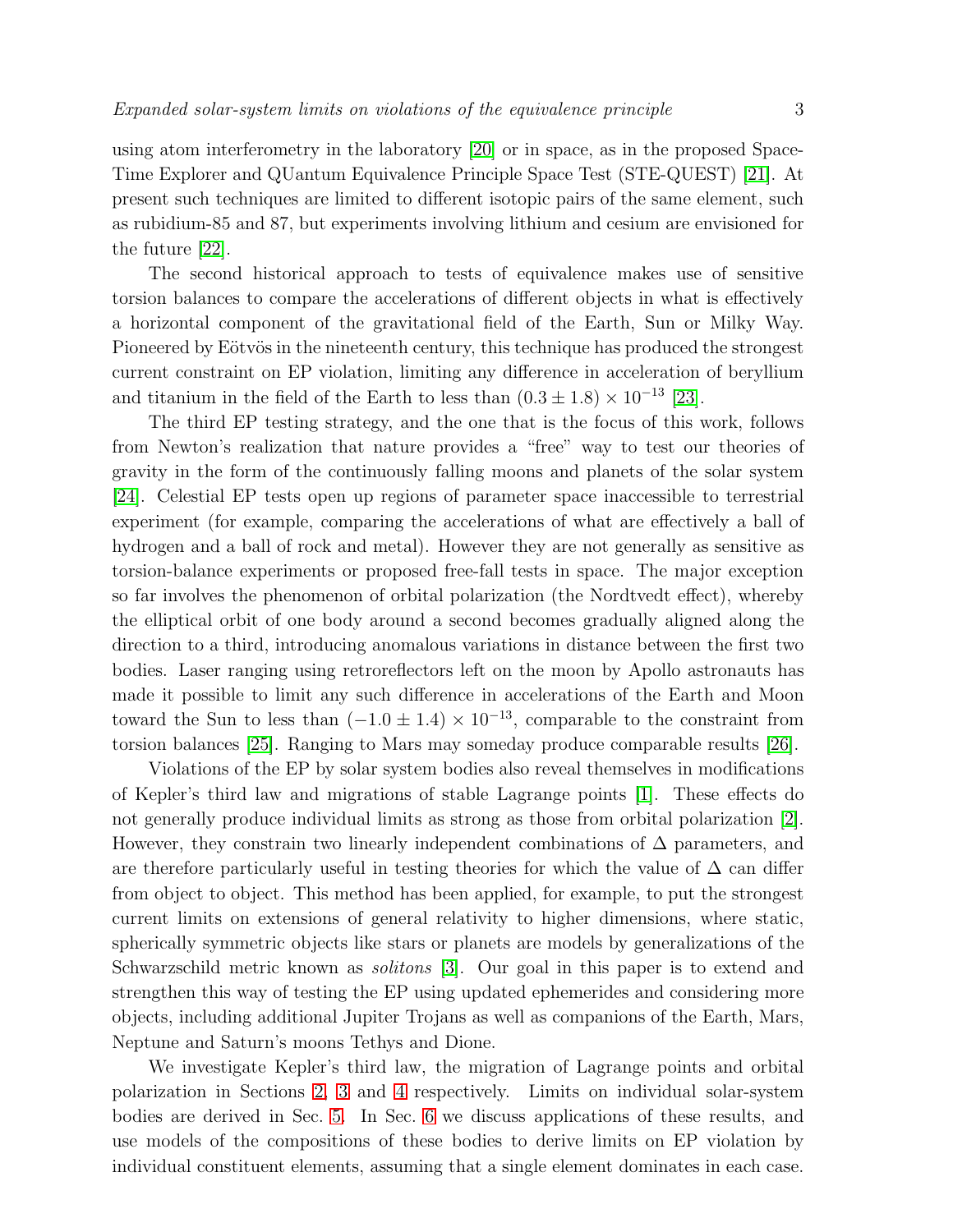<span id="page-3-0"></span>We conclude with a summary and discussion in Sec. [7.](#page-15-0)

### 2. Modified Kepler's third law

If two bodies with gravitational masses  $m_1, m_2$  both violate the EP according to Eq. [\(1\)](#page-1-0) then extra terms appear in Kepler's third law [\[1,](#page-16-0) [3\]](#page-16-2)

<span id="page-3-1"></span>
$$
G(m_1 + m_2 + m_2\Delta_1 + m_1\Delta_2) = \omega^2 a^3,
$$
\n(2)

where  $\Delta_1$  and  $\Delta_2$  are the EP violating parameters for  $m_1$  and  $m_2$  respectively.

The common part of  $\Delta_1$  and  $\Delta_2$  can be absorbed into a rescaled gravitational constant, as can be seen by rewriting Eq. [\(2\)](#page-3-1) in the form

<span id="page-3-2"></span>
$$
G(1 + \Delta_1)(m_1 + m_2) + Gm_1(\Delta_2 - \Delta_1) = \omega^2 a^3.
$$
 (3)

There are two modifications of Kepler's third law here: a rescaling of G in the first term, and a completely new second term, which depends only on the difference  $\Delta_2 - \Delta_1$ . This latter term is a clear manifestation of EP violation in the system.

In practice, G is avoided in celestial mechanics, since it is known only to about a part in  $10^4$  [\[27\]](#page-16-26). Since G always appears together with a mass, it is common to work instead with  $Gm_{\odot} = k^2 A^3$  where  $m_{\odot}$  is the mass of the Sun, A is the length of the astronomical unit (AU) and  $k$  is a defined constant (the Gaussian constant). The value of A (or equivalently, of  $G_{m}$ ) can then be determined by fitting statistically to the entire history of observational data for all systems involving the sun. Currently  $A = 149\,597\,870\,000$  m with  $\delta A = \pm 3$  m, an uncertainty of two parts in 10<sup>11</sup> [\[28\]](#page-16-27). We rewrite Eq. [\(3\)](#page-3-2) to make better contact with observation as

<span id="page-3-3"></span>
$$
\left(\frac{m_{\odot}}{m_1}\right)\left(\frac{\omega}{k}\right)^2\left(\frac{a}{A}\right)^3 - \left(1 + \frac{1}{m_1/m_2}\right) = \frac{\Delta_1}{m_1/m_2} + \Delta_2.
$$
\n(4)

In this form it is clear that  $\Delta_1$  and  $\Delta_2$  can be constrained experimentally, even in the special case where  $\Delta_1 = \Delta_2$ . We have set up the equation this way with the intent of applying it to systems where  $m_1 \gg m_2$  (i.e., where  $m_2$  is in orbit around  $m_1$ ). While our knowledge of individual masses is subject to the same uncertainty as that in  $G$ , mass ratios can be measured with much higher precision using Kepler's third law.

Within standard gravitational theory, Kepler's law tells us that the left-hand side of Eq. [\(4\)](#page-3-3) vanishes. (More accurately, we may say that a statistical best-fit value is chosen for A in such a way as to force the left-hand side as close to zero as possible for all systems observed.) We turn this into a test of non-standard theory by summing the observational uncertainties associated with each of the quantities on the left-hand side to obtain an upper limit on the *right*-hand side of the equation. For later convenience, we express this as

<span id="page-3-5"></span><span id="page-3-4"></span>
$$
\left|\frac{\Delta_1}{m_1/m_2} + \Delta_2\right| \le \epsilon_1,\tag{5}
$$

where, assuming uncorrelated errors,

$$
\epsilon_1 \equiv \left\{ \left[ \frac{\delta(m_\odot/m_1)}{m_\odot/m_1} \right]^2 + \left( 2 \frac{\delta \omega}{\omega} \right)^2 + \left( 3 \frac{\delta a}{a} \right)^2 + \left( 3 \frac{\delta A}{A} \right)^2 + \left[ \frac{\delta(m_1/m_2)}{(m_1/m_2)^2} \right]^2 \right\}^{1/2}.
$$
 (6)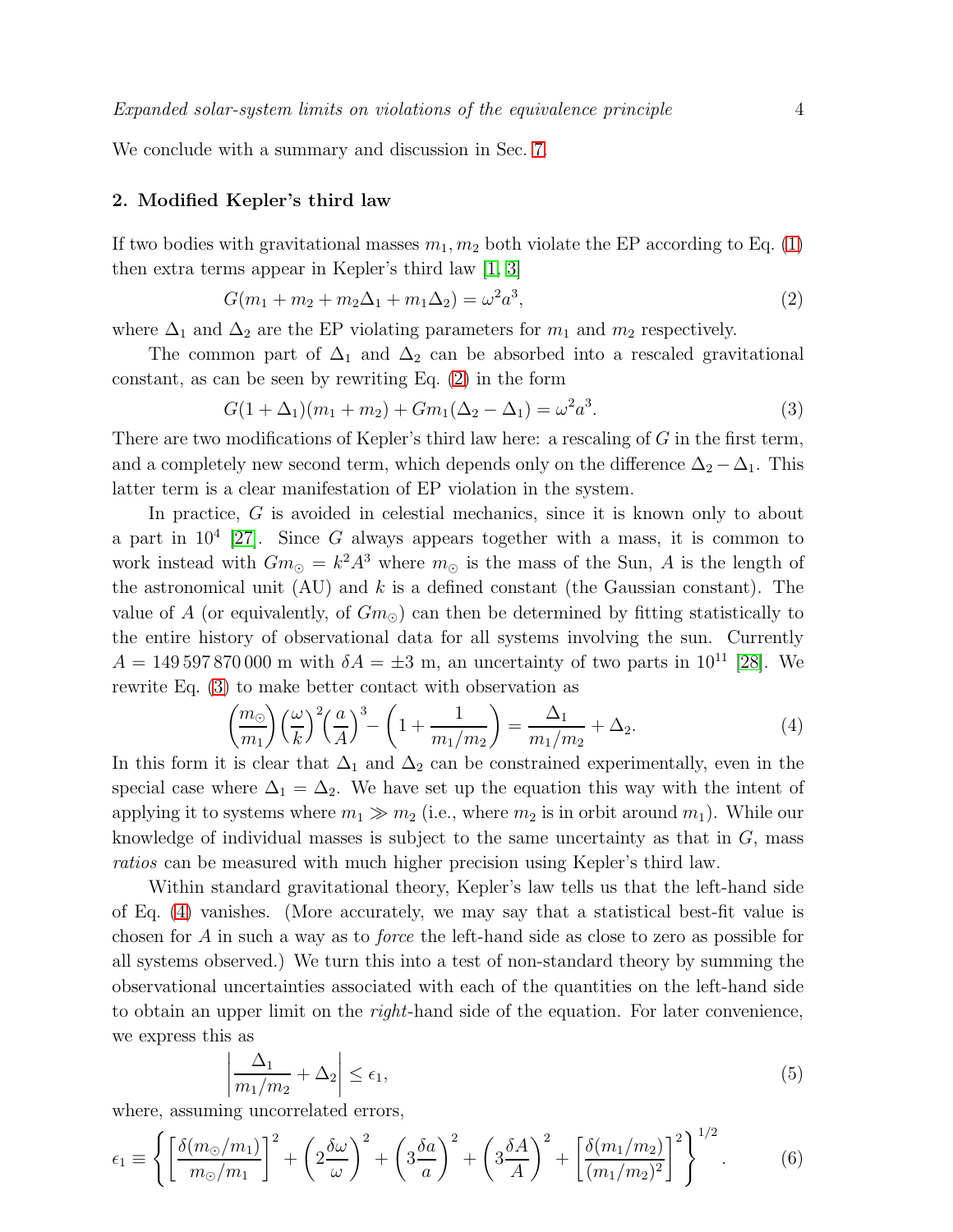| Pair $(m_1-m_2)$ | $a\left(\mathrm{AU}\right)$ | $\delta a$ (km) | P(yr)           | $\delta\omega$ (arcsec/cty) | $m_1/m_2$            | $\delta(m_1/m_2)$    | $\epsilon_1$        |
|------------------|-----------------------------|-----------------|-----------------|-----------------------------|----------------------|----------------------|---------------------|
| Sun-Mercury      | 0.39                        | $\overline{2}$  | 0.241           | 0.002                       | $6.02 \times 10^{6}$ | $3.0 \times 10^2$    | $1 \times 10^{-7}$  |
| Sun-Venus        | 0.72                        | 0.4             | 0.615           | 0.002                       | $4.09 \times 10^{5}$ | $8.0 \times 10^{-3}$ | $1 \times 10^{-8}$  |
| Sun-Earth        |                             | 0.006           | 1               | 0.002                       | $3.33 \times 10^{5}$ | $7.0 \times 10^{-4}$ | $1 \times 10^{-10}$ |
| Sun-Mars         | 1.52                        | 0.6             | 1.88            | 0.002                       | $3.10 \times 10^{6}$ | $2.0 \times 10^{-2}$ | $8 \times 10^{-9}$  |
| Sun-Jupiter      | 5.20                        | 20              | 11.9            | 0.2                         | $1.05 \times 10^{3}$ | $1.7 \times 10^{-5}$ | $9 \times 10^{-8}$  |
| Sun-Saturn       | 9.53                        | 0.6             | 29.5            | 0.2                         | $3.50 \times 10^{3}$ | $1.0 \times 10^{-4}$ | $9 \times 10^{-8}$  |
| Sun-Uranus       | 19.2                        | 400             | 84.3            | 0.2                         | $2.29 \times 10^{4}$ | $3.0 \times 10^{-2}$ | $5 \times 10^{-7}$  |
| Sun-Neptune      | 30.1                        | 2000            | 165             | 0.5                         | $1.94 \times 10^{4}$ | $3.0 \times 10^{-2}$ | $2 \times 10^{-6}$  |
| Earth-Moon       | 384000*                     | 0.0012          | $27.3*$         | 0.01                        | 81.3                 | $3.0 \times 10^{-6}$ | $1 \times 10^{-8}$  |
| Saturn-Tethys    | $294000^{\dagger}$          | 0.02            | $191^{\dagger}$ | $4.2 \times 10^{-7}$        | $9.21 \times 10^5$   | 140                  | $2 \times 10^{-7}$  |
| Saturn-Dione     | $377000^{\dagger}$          | 0.03            | $132^{\dagger}$ | $3.0 \times 10^{-7}$        | $5.19 \times 10^{5}$ | 18                   | $2 \times 10^{-7}$  |

<span id="page-4-1"></span>Table 1. Limits from Kepler's third law.

 $*$ For the Moon,  $a$  is in km and  $P$  is in days.

<sup>†</sup>For Tethys and Dione, a is in km, P in days and  $\delta\omega$  in deg/day.

(The first four terms in this equation are modified by a multiplicative factor  $1 + m_2/m_1$ but this has no effect on the results for any of the systems considered here.) We apply Eq. [\(6\)](#page-3-4) to eleven test-mass pairs as follows:  $Sun-plane t$  (with  $m_1 = m_{\odot}$  and  $m_2 = m_{\text{planet}};$  eight cases in all), *Earth-Moon* (with  $m_1 = m_{\text{Earth}}$  and  $m_2 = m_{\text{Moon}}$ ), and Saturn-Trojan (with  $m_1 = m_{\text{Saturn}}$  and  $m_2 = m_{\text{Tethys}}$  or  $m_2 = m_{\text{Dione}}$ ). In general, most of the uncertainty comes from the semi-major axis  $(\delta a)$  term for the inner planets and Saturnian moons, while uncertainty in orbital frequency  $(\delta \omega)$  dominates for the outer planets. Uncertainties in A or  $m_1/m_2$  are nearly always negligible by comparison (uncertainty in the AU contributes 20% of total uncertainty for the Earth, and the mass term figures at the 5% level in the case of the Moon).

Results are summarized in Table [1.](#page-4-1) For the Earth we take  $\delta a$  to be twice the uncertainty in A following Ref. [\[3\]](#page-16-2). For Mars we take  $\delta a$  to be twice the relevant range uncertainty of 300 m [\[29\]](#page-17-0). For the other planets we use twice the maximum range uncertainty over the period 1950-2050, as plotted in Figs. 1-7 of Ref. [\[29\]](#page-17-0). (The small uncertainty for Saturn relative to Jupiter reflects Cassini's success vs. problems with the high-gain antenna during the earlier Galileo mission.) For the Moon we take  $\delta a$  to be twice the mean distance uncertainty, which is less than 60 cm from lunar laser ranging [\[30\]](#page-17-1). For Tethys and Dione, data from Cassini give  $\delta a=20$  m and 30 m respectively [\[31\]](#page-17-2). For mean motion uncertainty we take  $\delta\omega$  from Ref. [\[30\]](#page-17-1) for the Moon, Ref. [\[32\]](#page-17-3) for Tethys and Dione, and Ref. [\[33\]](#page-17-4) for the planets. All the figures for  $\delta(m_1/m_2)$  come from Ref. [\[28\]](#page-16-27) except for those in the Saturn system, which are derived from Table 3 of Ref. [\[34\]](#page-17-5).

#### <span id="page-4-0"></span>3. Migration of Lagrange Points

Kepler's law constrains one linear combination of  $\Delta_1$  and  $\Delta_2$ , so we look to another observational quantity which depends on both parameters. Lagrange points are stable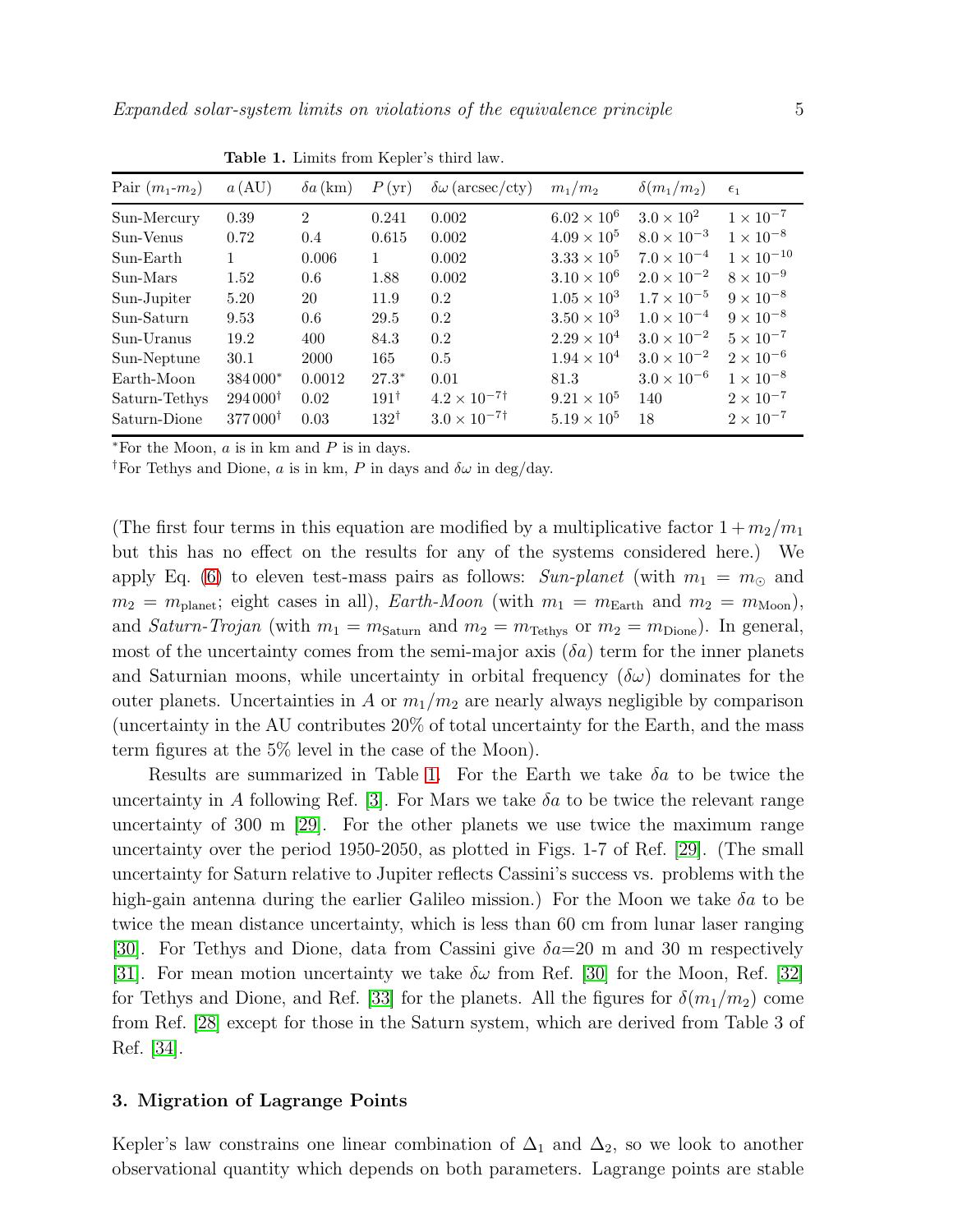

<span id="page-5-0"></span>**Figure 1.** Angular migration of the Lagrange point (T) through an angle  $\delta\theta$  due to EP violations by  $m_1, m_2$  and/or  $m_T$ . C is the center of rotation. Both  $R_1$  and the shift are exaggerated for emphasis; in practice  $m_1 \gg m_2$  so that  $R_1 \ll R_2$ .

or semi-stable points in the restricted three-body problem where a small test mass  $(m_T)$ will remain approximately motionless relative to the two larger masses  $(m_1 \text{ and } m_2)$ . Two stable Lagrange points, called L4 and L5, exist 60◦ in front of and behind each planet or moon  $(m_2)$  in its orbit around its parent body  $(m_1)$ . If  $\Delta_1, \Delta_2$  and/or  $\Delta_T$ are not zero, these points will be displaced in both the radial and angular directions, as originally shown by Nordtvedt [\[1\]](#page-16-0) and illustrated in Fig. [1.](#page-5-0) The angular shift offers better prospects as a probe of EP violation because of the practical difficulty of obtaining accurate ranging data to distant asteroids. In the case where  $m_T \ll m_1$  and  $m_T \ll m_2$ and all three masses violate the EP [\[3\]](#page-16-2):

$$
\delta\theta_L = \frac{R_1 + R_2}{3\sqrt{3}(R_1^2 + R_1R_2 + R_2^2)} [(R_1 + 2R_2)(\Delta_1 - \Delta_T) - (2R_1 + R_2)(\Delta_2 - \Delta_T)].
$$
 (7)

Since  $m_1 \gg m_2$  in all the cases we consider here, we may take  $R_1 \ll R_2$ . If in addition  $m_1$  and  $m_2$  are similar bodies, with  $m_T$  different in composition such that  $\Delta_T \ll \Delta_1$ and  $\Delta_T \ll \Delta_2$ , then

<span id="page-5-1"></span>
$$
\delta\theta_L = \frac{1}{3\sqrt{3}} (2\Delta_1 - \Delta_2). \tag{8}
$$

Such a situation could apply in the case of the Trojan asteroids in the Sun-Jupiter system, for example, or the recently discovered Trojan companions of Neptune.

Other possibilities could be explored as well. For example, if  $m_2$  and  $m_T$  were compositionally similar, but both different from  $m_1$ , then one might look for a constraint on the difference  $\Delta_1 - \Delta_T$ . Such a situation might be used to model the Trojan satellites of Saturn, Mars and the Earth. For the present we follow Refs. [\[1,](#page-16-0) [2,](#page-16-1) [3\]](#page-16-2) in adopting Eq. [\(8\)](#page-5-1) for our analysis of Lagrange point constraints. This gives us a linearly independent constraint on many of the same pairs of test bodies already considered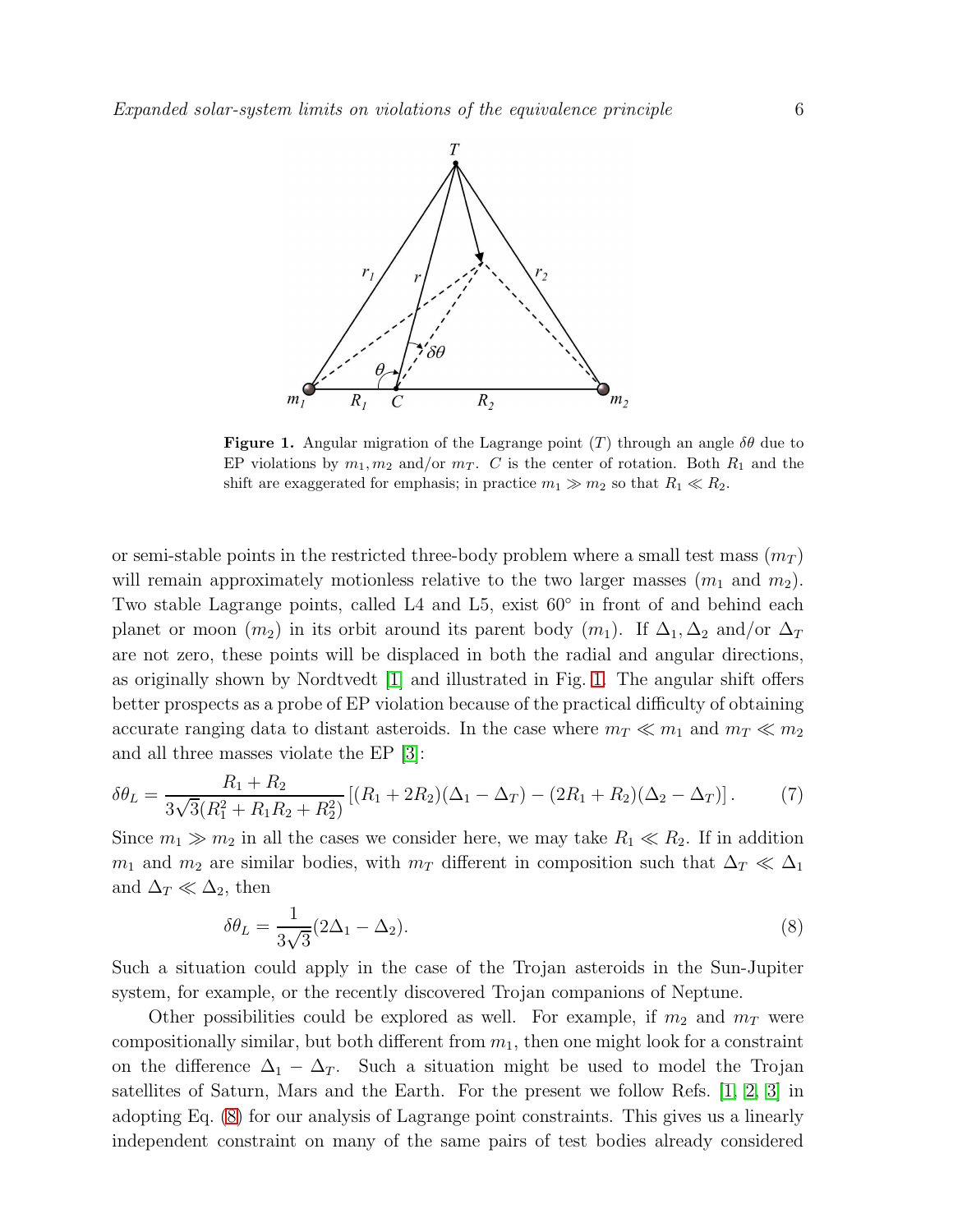in Section [2.](#page-3-0) Following the same approach, we use upper limits on observational uncertainty in  $\theta_L$  to set an upper limit on  $\Delta_1$  and  $\Delta_2$  so that

<span id="page-6-2"></span>
$$
\left|\Delta_1 - \frac{1}{2}\Delta_2\right| \le \epsilon_2,\tag{9}
$$

where

<span id="page-6-1"></span>
$$
\epsilon_2 \equiv \frac{3\sqrt{3}}{2} \delta \theta_L. \tag{10}
$$

Here  $\delta\theta_L$  is an estimate of uncertainty in the angular position of the Lagrange points. The locations of L4 and L5 must, of course, be inferred in practice from observations of the objects that accumulate there over time. Nearly 6000 Trojan asteroids have been detected around Jupiter [\[35\]](#page-17-6), out of a total population estimated at more than 300 000 [\[36\]](#page-17-7). Nine Trojans have been discovered near Neptune's Lagrange points [\[37,](#page-17-8) [38,](#page-17-9) [39,](#page-17-10) [40\]](#page-17-11), where the total population is thought to be even larger. Mars has three known Trojan companions [\[41\]](#page-17-12), and the Earth one [\[42\]](#page-17-13). Finally, while simulations suggest that Saturn and Uranus do not harbor large numbers of stable Trojans [\[43\]](#page-17-14), two of Saturn's moons do have smaller Trojan companions: Telesto and Calypso in the orbit of Tethys, and Helene and Polydeuces in the orbit of Dione [\[44\]](#page-17-15).

To locate the mean angular position of these objects with sufficient precision for EP tests can pose a significant challenge. Older observations are subject to larger random scatter than more recent ones. There are several potential sources of systematic error, including observational selection effects and the nonuniform distribution of the Trojans, which may not necessarily cancel themselves out over time. But the greatest source of uncertainty for most of the systems we consider is libration. Trojans do not simply congregate near L4 and L5; rather they wander around these points with libration periods  $T_{\text{lib}}$  that can greatly exceed the timescale  $T_{\text{obs}}$  over which the Trojans themselves have been observed. The task of locating the center of libration for such objects is akin to determining the phase of a sine wave from an arc of observations covering only a fraction of the wavelength. The error in such a procedure goes as approximately  $t^{-2}$  for short observation times t relative to the period. When  $T_{obs} \ll T_{lib}$  we therefore take

<span id="page-6-0"></span>
$$
\delta\theta_L = \frac{1}{\sqrt{n}} \left(\frac{\bar{T}_{\rm lib}}{\bar{T}_{\rm obs}}\right)^2 \delta\bar{\theta}_T,\tag{11}
$$

where  $\bar{T}_{\text{lib}}$  and  $\bar{T}_{\text{obs}}$  are the mean libration period and observation time for n Trojans whose mean angular orbit uncertainty is  $\delta \bar{\theta}_T$ . Current and regularly updated values for  $\delta\theta_T$  are now available online for most objects; e.g., on the AstDyS-2 website for asteroids [\[45\]](#page-17-16). We take  $\delta \theta_T$  to be the rms value of each object's ephemeris uncertainty ellipse. If observations are available for more than one Trojan, we choose the value of n so as to minimize  $\delta \theta_L$ . This may mean using only a small fraction of the known population. Trojans which have been observed for insufficiently long relative to their libration periods are discarded since the net increase in  $\bar{T}_{\text{lib}}/\bar{T}_{\text{obs}}$  more than outweighs the root-n reduction in uncertainty.

Jupiter presents a particularly interesting case. The current average  $1\sigma$  rms orbit uncertainty for the twelve oldest Jovian Trojans is 0.08 arcsec [\[45\]](#page-17-16). Their average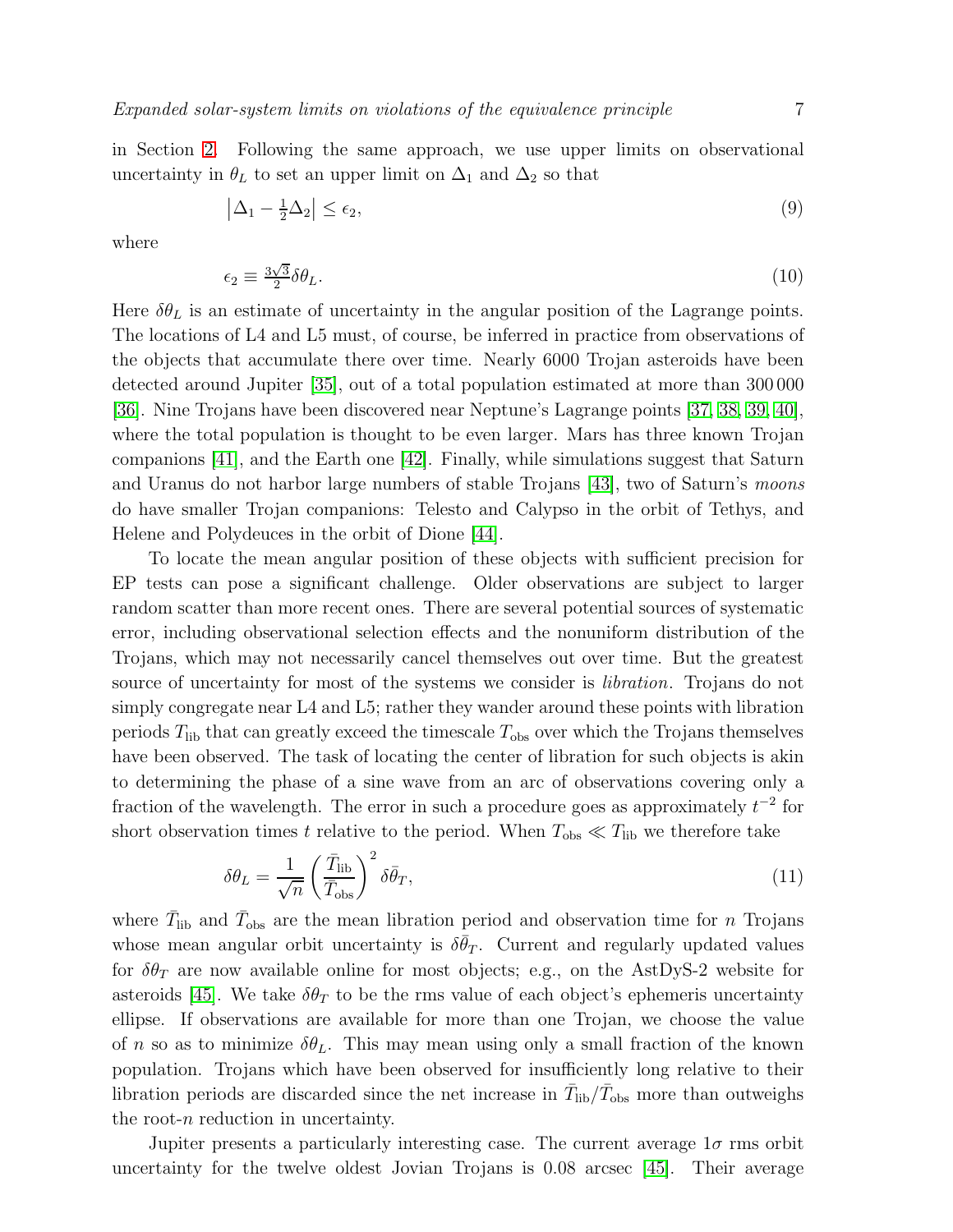

<span id="page-7-0"></span>**Figure 2.** Angular position uncertainty  $\delta \theta_L$  of Jupiter's Lagrange points, as given by Eq.  $(11)$ , evaluated as a function of the number n of Trojan asteroids used (ordered by time since discovery and assuming for simplicity that  $\delta \bar{\theta}_T \approx$  const beyond  $n > 12$ ; see text for discussion).

libration period is  $\bar{T}_{\text{lib}} = 154$  yr [\[46\]](#page-17-17) and they have been observed for an average of  $\bar{T}_{obs} = 91$  yr [\[35\]](#page-17-6). Eq. [\(11\)](#page-6-0) then gives  $\delta \theta_L < 0.07$  arcsec. (By comparison, the typical observing resolution for individual observations of Jovian Trojans varies between 0.3- 0.5 arcsec [\[47\]](#page-17-18) and 0.8-1.0 arcsec [\[36\]](#page-17-7).) This in Eq. [\(10\)](#page-6-1) leads to  $\epsilon_2 < 8 \times 10^{-7}$  for the Sun-Jupiter system. No benefit is derived by incorporating additional Jovian Trojans, as demonstrated in Fig. [2](#page-7-0) where the angular position uncertainty  $\delta \theta_L$  is plotted as a function of the number  $n$  of asteroids considered, ordered by the time elapsed since discovery (longest to shortest). The new additions merely add to the statistical noise because they have not been observed for long enough relative to their libration periods. We have assumed that mean orbit uncertainty  $\delta \bar{\theta}_T$  remains constant beyond  $n > 12$ , which is conservative insofar as newly discovered asteroids will tend to have larger orbit uncertainties than those with long observation histories. Thus the actual curve probably climbs more steeply with  $n$  than shown here.

Similar considerations apply to the Trojan companions of Neptune, Mars and the Earth. The mean orbit uncertainty for the nine Neptune Trojans observed to date is  $\delta \bar{\theta}_T$  =20 arcsec [\[45\]](#page-17-16). They have been observed for an average of 7 yrs, far less than their mean libration period is 9400 yrs [\[48,](#page-17-19) [49,](#page-17-20) [39,](#page-17-10) [40\]](#page-17-11). The resulting formal limit of  $\epsilon_2$  < [2](#page-8-1)00 in Table 2 indicates that no useful information can be gleaned from these objects as to the actual location of Neptune's Lagrange points. (This is reasonable, given that they have been discovered as a result of intentional searches in the regions around L4 and L5. The Trojan designation is conferred after numerical simulations of objects with similar orbital characteristics remain co-orbital with their parent body over a significant fraction of the age of the solar system.) The Martian Trojans have a mean orbit uncertainty  $\delta \bar{\theta}_T = 0.05$  arcsec [\[45\]](#page-17-16). But again they have been observed for an average of only 17 yr [\[35\]](#page-17-6), versus a mean libration period of 1400 yr [\[41,](#page-17-12) [39\]](#page-17-10). The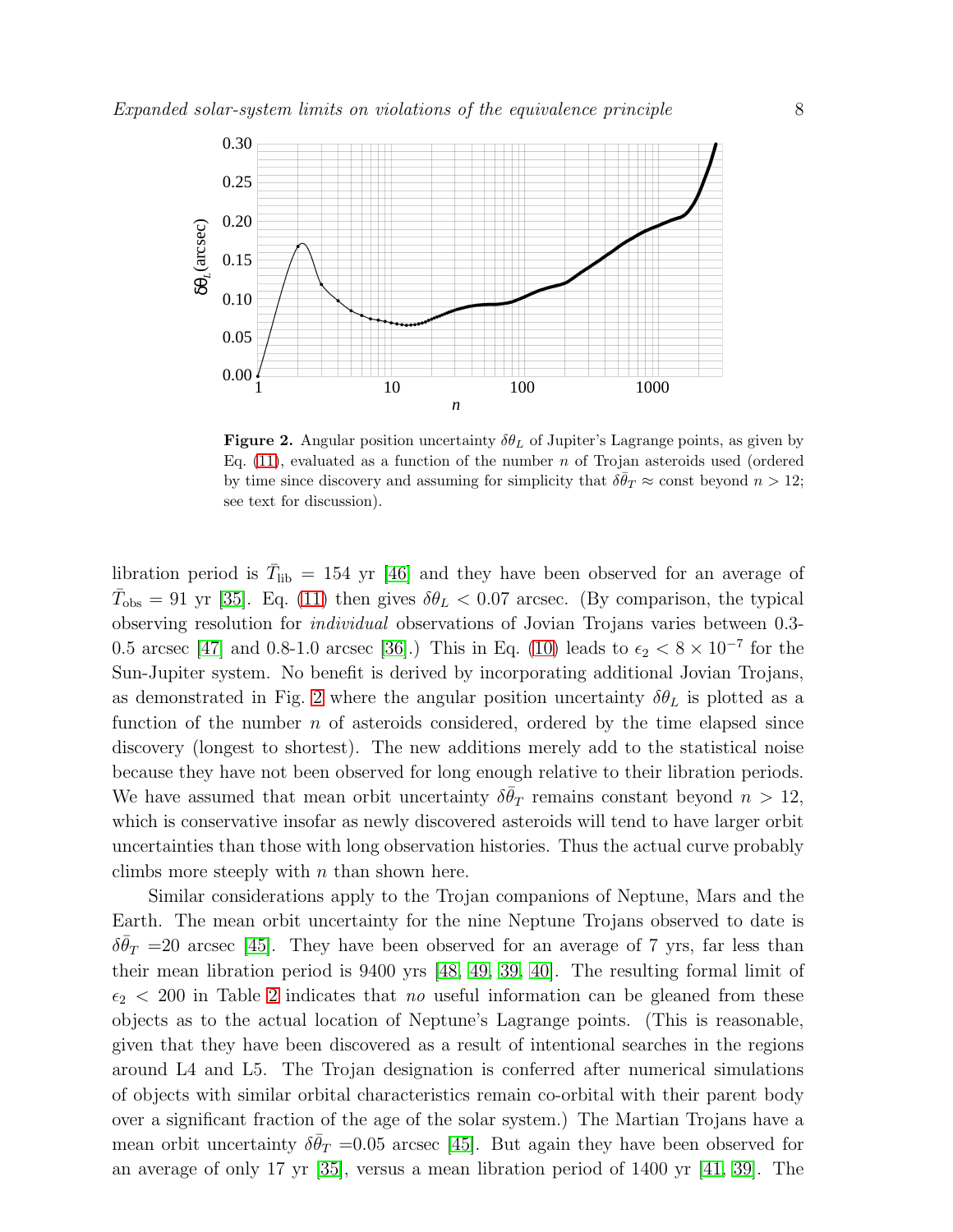<span id="page-8-1"></span>

| Pair $(m_1 - m_2)$ n $\overline{T}_{\text{lib}}$ (yrs) $\overline{T}_{\text{obs}}$ (yrs) $\delta \overline{\theta}_T$ (arcsec) |                |      |     |      | $\epsilon$         |
|--------------------------------------------------------------------------------------------------------------------------------|----------------|------|-----|------|--------------------|
| Sun-Earth                                                                                                                      |                | 400  | 2.5 | 2    | $8 \times 10^{-1}$ |
| Sun-Mars                                                                                                                       | 3              | 1400 | 17  | 0.05 | $2 \times 10^{-3}$ |
| Sun-Jupiter                                                                                                                    | 12             | 150  | 92  | 0.08 | $8 \times 10^{-7}$ |
| Sun-Neptune                                                                                                                    | 9              | 9400 |     | 20   | $2 \times 10^2$    |
| Saturn-Tethys                                                                                                                  | $\mathfrak{D}$ | 1.9  | 33  | 20   | $2 \times 10^{-4}$ |
| Saturn-Dione                                                                                                                   | 2              | 2.1  | 21  | 10   | $9 \times 10^{-5}$ |
|                                                                                                                                |                |      |     |      |                    |

Table 2. Limits from migration of the Lagrange points.

resulting limit on EP violation of order  $\epsilon_2 < 2 \times 10^{-3}$  is of marginal interest. For the Earth, numbers are comparable. Newly discovered companion 2010  $TK<sub>7</sub>$  has a current orbit uncertainty of  $\sim 2$  arcsec [\[45\]](#page-17-16) but librates with a period of 400 yr [\[42\]](#page-17-13), resulting in a formal limit of  $\epsilon_2 < 0.8$ .

A different situation prevails when a Trojan satellite has been observed for significantly longer than its libration period, as with Saturn's Trojan moons. For these cases the center of libration can be established with more confidence, and we take

<span id="page-8-2"></span>
$$
\delta \theta_L = \delta \bar{\theta}_T / \sqrt{n}.\tag{12}
$$

Cassini observations currently imply rms orbit uncertainties of less than about 30 km for Calypso and Telesto and 20 km for Helene and Polydeuces [\[50\]](#page-17-21). Since Calypso and Telesto orbit Saturn (together with Tethys) at  $a = 294\,000$  km, while Helene and Polydeuces share Dione's orbit at  $a = 377000$  km, these numbers translate into angular uncertainties of  $\delta \bar{\theta}_T = 20$  arcsec (Tethys) and 10 arcsec (Dione), as indicated in Table [2.](#page-8-1) The libration periods for all four moons are approximately two years, while Telesto, Calypso and Helene have all been observed for over 30 years, and Polydeuces for nearly 10 [\[51,](#page-17-22) [52\]](#page-17-23). These numbers in Eq. [\(12\)](#page-8-2) produce upper limits of  $\epsilon_2 < 2 \times 10^{-4}$  and  $1 \times 10^{-4}$ on the Saturn-Tethys and Saturn-Dione systems respectively.

## <span id="page-8-0"></span>4. Orbital Polarization

The modified Kepler's law [\(3\)](#page-3-2) depends on the sum of  $\Delta$  parameters; while migration of the Lagrange points, Eq. [\(8\)](#page-5-1), depends on the difference. In principle the combination can give us limits on the individual  $\Delta$  parameters. However, Trojan-based constraints are weak in many cases. For most pairs of bodies a stronger complementary limit on EP violation can be obtained using orbital polarization (also known as the Nordtvedt effect [\[1,](#page-16-0) [53,](#page-17-24) [54,](#page-17-25) [55\]](#page-17-26)), whereby two masses  $(m_1 \text{ and } m_2)$  with different values of  $\Delta$  fall toward a third  $(m_3)$  with different accelerations (Fig. [3\)](#page-9-0).

The distance between  $m_1$  and  $m_2$  then undergoes periodic oscillations at the synodic frequency  $\omega_2 - \omega_1$ , where  $\omega_1$  is the orbital frequency of  $m_1$  about  $m_3$  (or vice versa), and  $\omega_2$  is the orbital frequency of  $m_2$  about  $m_1$ . This has the effect of aligning or "polarizing" the orbit of  $m_2$  about  $m_1$  along the direction either toward  $m_3$  (if  $\Delta_1 > \Delta_2$ ) or away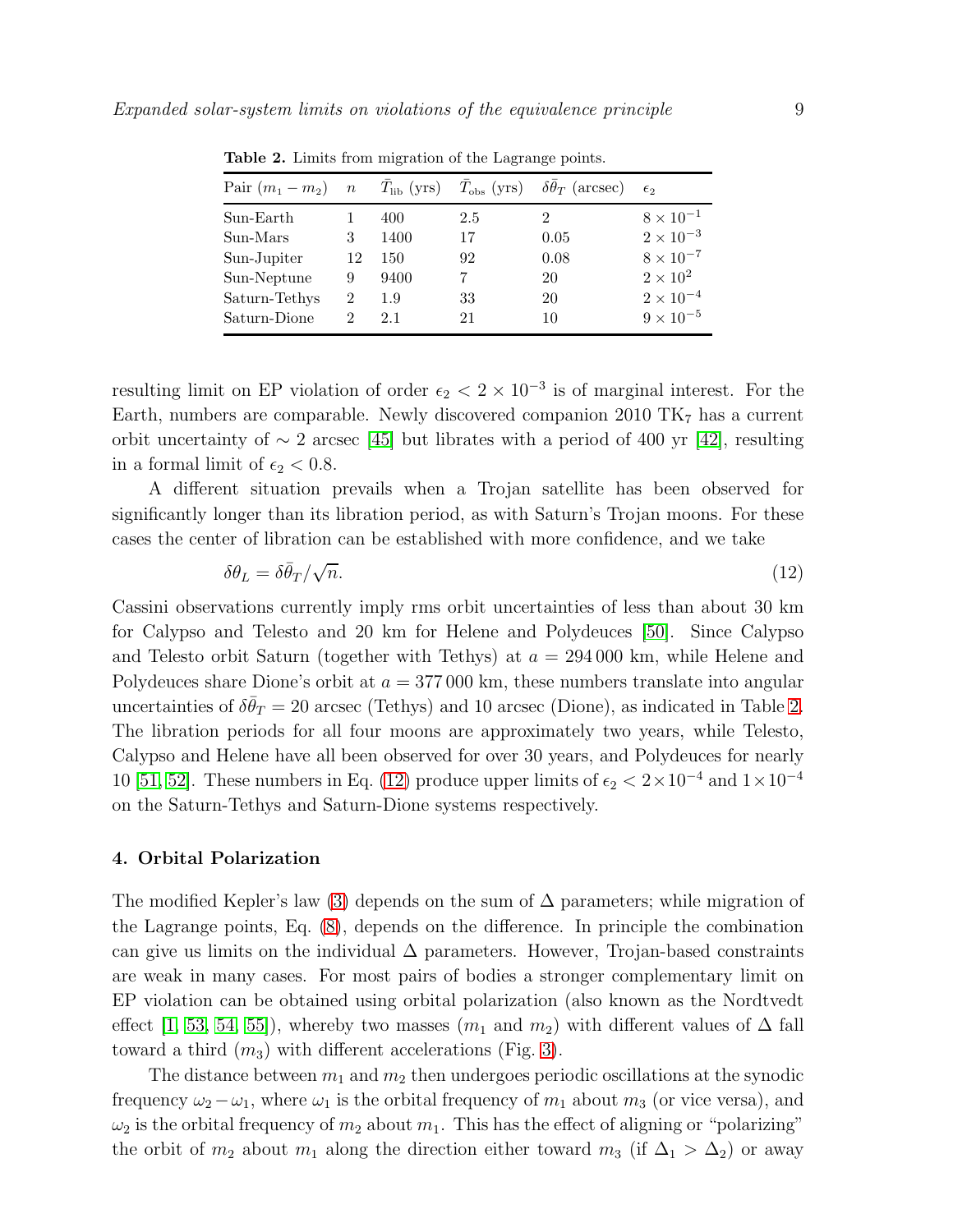

<span id="page-9-0"></span>**Figure 3.** Orbital polarization (Nordtvedt effect). Bodies  $m_1$  and  $m_2$  fall with different accelerations toward  $m_3$ , producing periodic oscillations in distance r at the synodic frequency  $\omega_2 - \omega_1$ .

from  $m_3$  (if  $\Delta_1 < \Delta_2$ ). The maximum amplitude of the oscillations is given by [\[3,](#page-16-2) [56\]](#page-17-27)

$$
\delta r = (\Delta_1 - \Delta_2) A_{\rm EP},\tag{13}
$$

where

$$
A_{\rm EP} = \left[\frac{1 + 2\omega_2/(\omega_2 - \omega_1)}{2(\omega_2/\omega_1) - 1}\right] r_1,
$$
\n(14)

and  $r_1$  is the mean distance between  $m_1$  and  $m_3$ . In some cases (e.g., the Earth-Moon system) the oscillations are magnified by tidal effects.

Following the same approach as in the preceding sections, we isolate the effect of these oscillations on the difference in  $\Delta$  terms as

<span id="page-9-2"></span>
$$
|\Delta_1 - \Delta_2| \le \epsilon_2,\tag{15}
$$

where

<span id="page-9-1"></span>
$$
\epsilon_2 \equiv \frac{\delta r}{r_1} \left[ \frac{(P_1 - P_2)(2P_1 - P_2)}{P_2(3P_1 - P_2)} \right],\tag{16}
$$

and where we have re-expressed the standard result in terms of orbital periods rather than frequencies for convenience. The observational uncertainty  $\delta r$ , together with values of  $r_1$ ,  $P_1$  and  $P_2$ , then impose experimental upper limits on  $|\Delta_1-\Delta_2|$  for various systems. Strong limits are obtainable in principle if  $\delta r$  is small in comparison to the "lever arm"  $r_1$ —and also in cases where  $P_2 \approx P_1$  or  $P_2 \approx 2P_1$ .

We apply this method to situations of three kinds. First, the Earth  $(m_1)$  and Moon  $(m_2)$  falling toward the Sun  $(m_3)$ . This was the original, and remains the definitive application of orbital polarization, thanks to the precision with which the Earth-Moon is known from lunar laser ranging. For the second and broader class of systems, we use as a baseline the distance between the Sun  $(m_1)$  and a "primary" planet  $(m_2)$ , both undergoing mutual accelerations toward a second or "perturbing" planet  $(m_3)$ . (The period of  $m_3$  and  $m_1$  about their common barycenter are of course the same.) This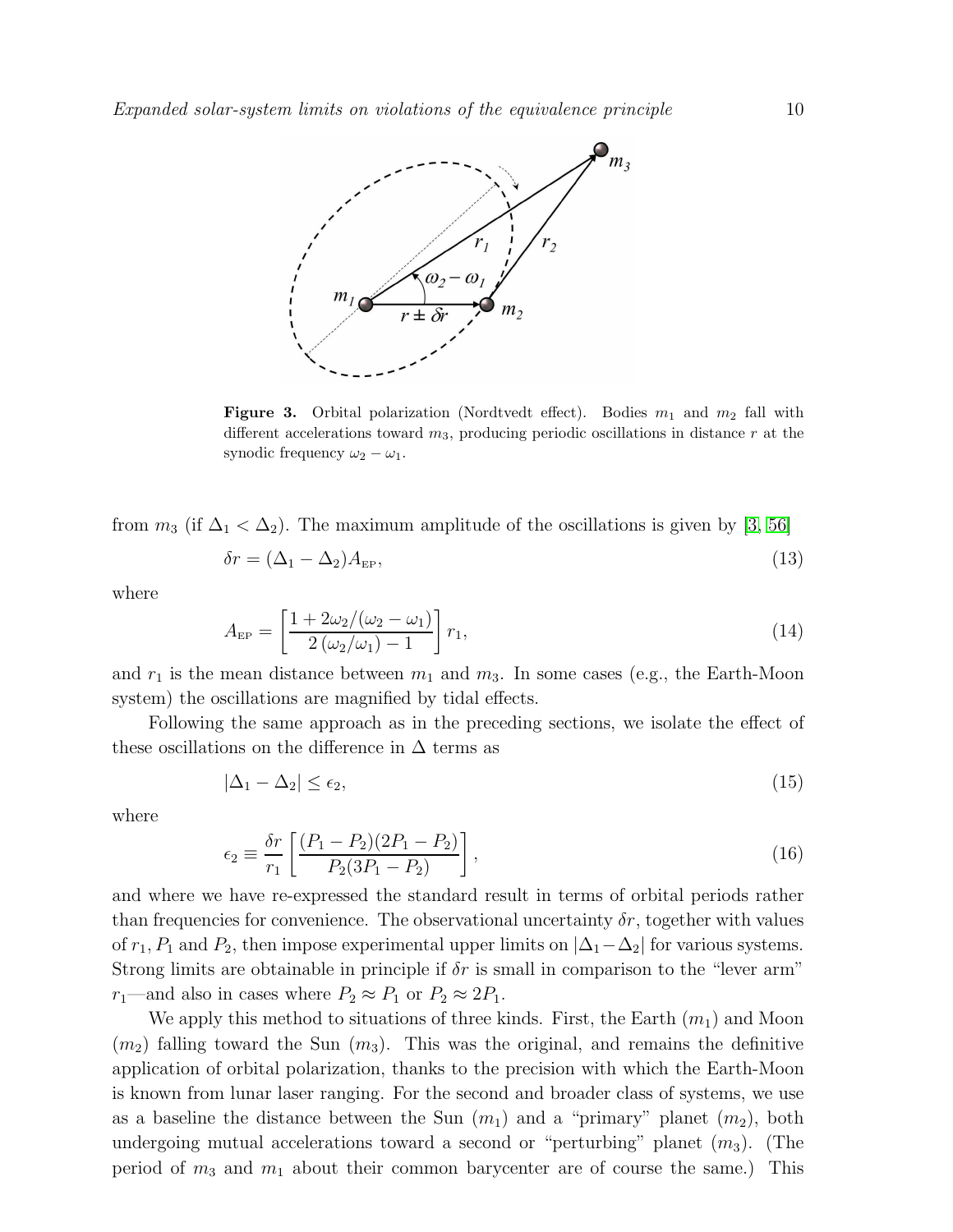<span id="page-10-0"></span>

| m <sub>1</sub> | m <sub>2</sub> | Best $m3$ | $\delta r$ (km) | $\epsilon_2$        | Synodic period (yrs) |
|----------------|----------------|-----------|-----------------|---------------------|----------------------|
| Sun            | Mercury        | Venus     | 5               | $4 \times 10^{-8}$  | 0.396                |
| Sun            | Venus          | Earth     | 1               | $2 \times 10^{-9}$  | 1.60                 |
| Sun            | Earth          | Venus     | 0.015           | $2 \times 10^{-11}$ | 1.60                 |
| Sun            | Mars           | Earth     | $1.5\,$         | $5 \times 10^{-10}$ | 2.14                 |
| Sun            | Jupiter        | Saturn    | 50              | $3 \times 10^{-8}$  | 19.9                 |
| Sun            | Saturn         | Uranus    | 1.5             | $6 \times 10^{-10}$ | 45.3                 |
| Sun            | Uranus         | Neptune   | 1000            | $1 \times 10^{-7}$  | 172.7                |
| Sun            | Neptune        | Uranus    | 5000            | $4 \times 10^{-8}$  | 172.7                |
| Earth          | Moon           | Sun       | $6.7*$          | $2 \times 10^{-13}$ | $29.53^{\dagger}$    |
| Saturn         | Tethys         | Sun       | 0.10            | $3 \times 10^{-7}$  | $1.888^{\dagger}$    |
| Saturn         | Dione          | Sun       | 0.15            | $3 \times 10^{-7}$  | $2.738^{\dagger}$    |

Table 3. Limits from orbital polarization.

 $*$ For the Moon,  $\delta r$  is in mm.

†For the Moon, Tethys and Dione, synodic period is in days.

was originally applied by Nordtvedt to the case where Jupiter acts as a perturber on the Sun-Earth system; one motivation being that Jupiter might be likeliest to violate the EP by virtue of its significant gravitational self-energy [\[55\]](#page-17-26). Theorists now consider many other mechanisms for EP violation, and ranging distances to most of the planets have gained tremendously in precision thanks to missions such as Cassini. We therefore apply the same method systematically here to all planetary combinations in the solar system. That is, for each primary  $(m_2)$  we treat every other planet  $(m_3)$  as a possible perturber, and choose for our limit the one that best constrains the Sun-primary pair. Finally, as a third application we consider cases in which Saturn  $(m_1)$  and its Trojan moons Tethys and Dione  $(m_2)$  fall with possibly different accelerations toward the Sun  $(m_3)$ . This is motivated theoretically by the very different compositions of the two moons, and observationally by the availability of high-precision ranging data from the Cassini mission.

Our results are summarized in Table [3.](#page-10-0) We discuss a few illustrative cases here. As expected, the strongest constraints arise in the Earth-Moon-Sun case. Using recent figures  $A_{\text{EP}} = 2.992 \times 10^{13}$  mm (including tidal effects) and  $\delta r \leq 6.70$  mm from lunar laser ranging [\[57\]](#page-17-28), we obtain an upper bound  $\epsilon_2 = 2 \times 10^{-13}$  that is twice as strong as that in Ref. [\[3\]](#page-16-2).

For the planets, the strongest limits in each case arise when  $P_2$  is closest to  $P_1$ ; that is, when the perturbing planet is in an orbit adjacent to the primary. This is as expected on the basis of Eq. [\(16\)](#page-9-1). The numerical strength of each best-case limit is then determined primarily by the uncertainty  $\delta r$  in the distance between the Sun  $(m_1)$  and primary body  $(m_2)$ . As a conservative estimate for this quantity we follow Ref. [\[3\]](#page-16-2) in adopting a value of five times the maximum ephemeris range uncertainty to each planet, as listed in Table [1.](#page-4-1) (For the case of the Earth itself, we use five times the uncertainty in the AU; for all other cases the uncertainty in Sun-Earth distance contributes negligibly to  $\delta r$ .) There are large *classical* perturbations in each planet's distance from the Sun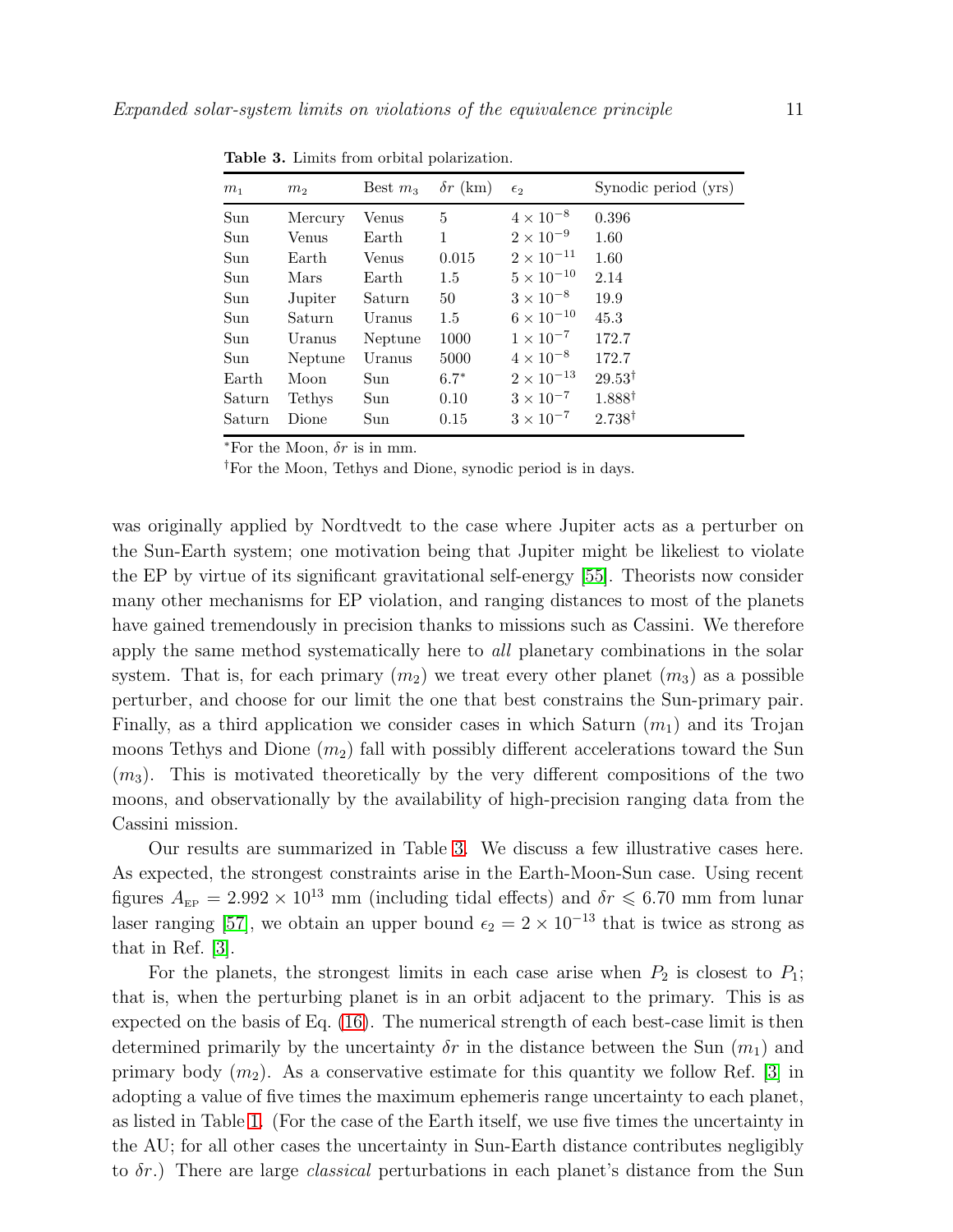at the same synodic frequency as the putative EP signal, but these can be accurately compensated for since the mass ratios  $m_1/m_2$  are known to sufficient precision in every case.

The strongest planetary limit of  $\epsilon_2 = 2 \times 10^{-11}$  is found for the Earth, using Venus as a perturber. (Using Mars instead weakens this slightly to  $3 \times 10^{-11}$ . Using Jupiter as the perturber, as was done in Refs. [\[3,](#page-16-2) [55\]](#page-17-26), leads to a considerably weaker constraint of  $1 \times 10^{-10}$  for the Earth-Sun pair.) Also noteworthy are the limits of order  $\sim 10^{-9}$ obtained for Mars and Jupiter using the Earth and Saturn as perturbers, respectively. (The strong limit on Saturn reflects excellent Cassini ranging data to that planet.) The upper limit of  $\epsilon_2 = 3 \times 10^{-8}$  for Jupiter (using Saturn as a perturber) is weaker, but still thirty times stronger than the comparable constraint on the Sun-Jupiter combination from migration of the Lagrange points in Table [2.](#page-8-1)

For the Saturnian moons, finally, we use the Sun as a perturber so that  $r_1 = 9.5$  AU and take  $\delta r = 5\delta a$  as usual (where Cassini limits on  $\delta a$  are listed in Table [1\)](#page-4-1). This leads to upper limits  $\epsilon_2 = 3 \times 10^{-7}$  in both cases. For both moons there is a gain in sensitivity due to the large "lever arm"  $r_1 \gg \delta r$ . However, this geometrical factor is more than offset by the fact that  $\epsilon_2$  in Eq. [\(15\)](#page-9-2) is roughly proportional to a factor of  $P_1/P_2$  where  $P_1$ (the period of Saturn around the Sun) in this case is much greater than  $P_2$  (the orbital period of either moon around Saturn). The resulting upper limits on  $\epsilon_2$  are weaker than those of most of the planets, but still two to three orders of magnitude stronger than the comparable constraints on the Saturnian moons from migration of the Lagrange points in Table [2.](#page-8-1) At the same time, the level of agreement between these two completely independent ways of constraining EP violation for both the Saturnian and Jovian cases serves as a useful consistency check.

## <span id="page-11-0"></span>5. Limits on Individual Bodies

Our limits on EP violation by pairs of solar-system bodies to this point are given by Eq. [\(5\)](#page-3-5) from the modified Kepler's law, Eq. [\(9\)](#page-6-2) from the migration of stable Lagrange points and Eq. [\(15\)](#page-9-2) from orbital polarization (Nordtvedt effect). These can be summarized in the form of two inequalities:

<span id="page-11-1"></span>
$$
\left|\frac{\Delta_1}{c_1} + \Delta_2\right| < \epsilon_1 \quad , \quad \left|\Delta_1 - c_2\Delta_2\right| < \epsilon_2,\tag{17}
$$

where

$$
c_1 \equiv \frac{m_1}{m_2} \quad \text{(Kepler)}
$$
\n
$$
c_2 \equiv \begin{cases} 1/2 & \text{(Lagrange)}\\ 1 & \text{(Nordtvedt)} \end{cases}
$$

Eqs. [\(17\)](#page-11-1) can be squared and combined to extract algebraic expressions for upper limits on  $\Delta_1$  and  $\Delta_2$  [\[3\]](#page-16-2). Alternatively, one can invert and consider all four possible cases separately. In each case one finds that

<span id="page-11-2"></span>
$$
|\Delta_1| < |c_2 \epsilon_1 + \epsilon_2| \quad , \quad |\Delta_2| < |\epsilon_1 + \epsilon_2/c_1|.
$$
 (18)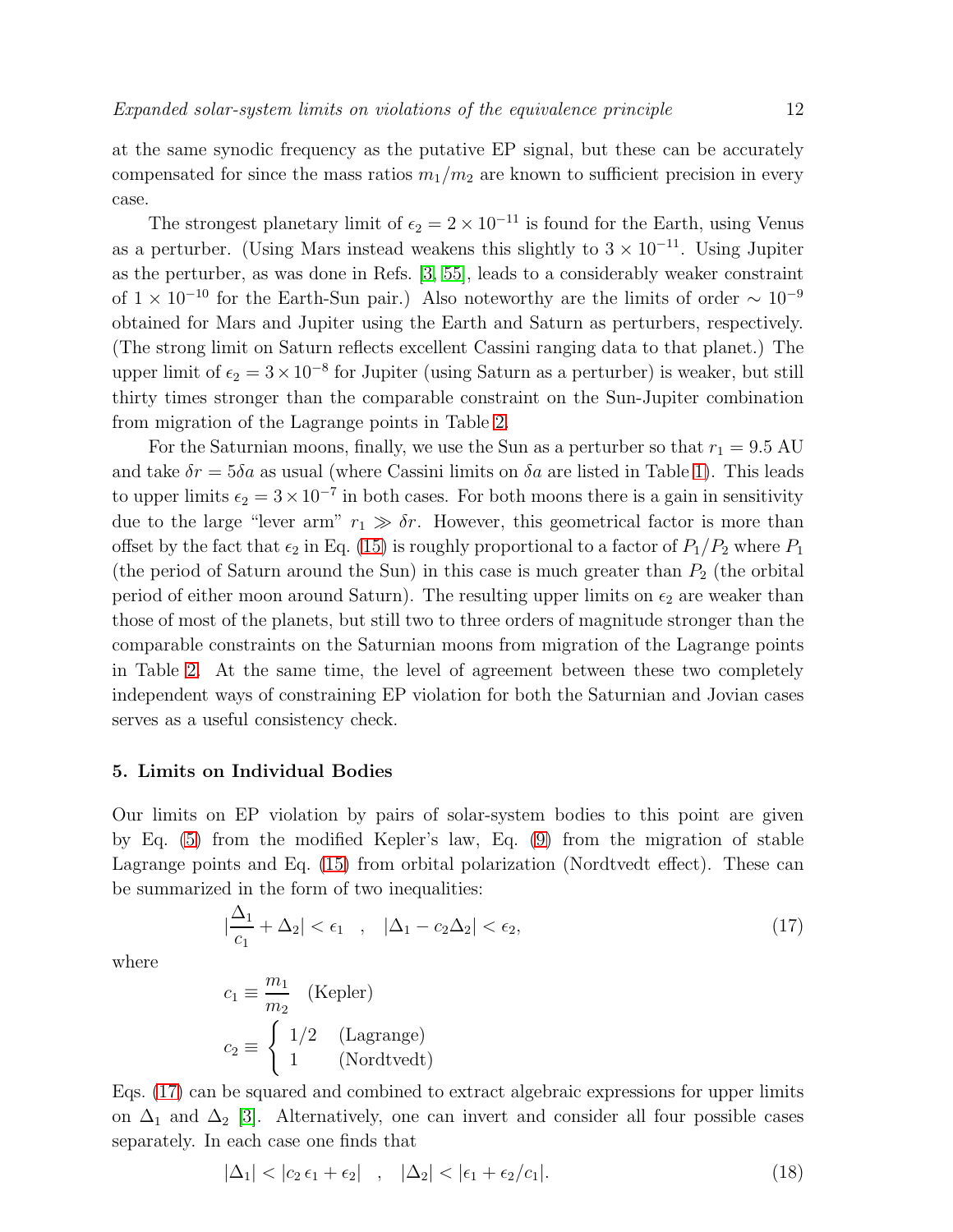<span id="page-12-0"></span>

| Body    | $\epsilon$ max      | Source <sup>*</sup>        |
|---------|---------------------|----------------------------|
| Sun     | $2 \times 10^{-10}$ | Sun-Earth $(K+N)$          |
| Mercury | $1 \times 10^{-7}$  | Sun-Mercury $(K+N)$        |
| Venus   | $1 \times 10^{-8}$  | Sun-Mercury $(K+N)$        |
| Earth   | $1 \times 10^{-10}$ | Sun-Earth $(K+N)$          |
| Moon    | $9 \times 10^{-9}$  | Earth-Moon $(K+N)$         |
| Mars    | $8 \times 10^{-9}$  | $Sun-Mars (K+N)$           |
| Jupiter | $9 \times 10^{-8}$  | Sun-Jupiter $(K+L/N)$      |
| Saturn  | $9 \times 10^{-8}$  | Sun-Saturn $(K+N)$         |
| Tethys  | $2\times10^{-7}$    | Saturn-Tethys $(K+L/N)$    |
| Dione   | $2 \times 10^{-7}$  | Saturn-Dione $(K+L/N)$     |
| Uranus  | $5 \times 10^{-7}$  | $Sun- Uranus (K+N)$        |
| Neptune | $2 \times 10^{-6}$  | $Sun\text{-}Neptune (K+N)$ |

Table 4. Limits for individual bodies.

∗ (K=Kepler, L=Lagrange and N=Nordtvedt)

This result neglects a multiplicative factor of  $(1 + c_2/c_1)^{-1}$  on some terms, an approximation that overestimates the uncertainty by less than 1% for all the systems considered here (reaching a maximum of  $1/81$  for the Earth-Moon case). We then substitute the relevant values of  $\epsilon_1$  and  $\epsilon_2$  from Tables [1,](#page-4-1) [2](#page-8-1) and [3](#page-10-0) into Eqs. [\(18\)](#page-11-2) and select the best limit for each solar-system body. Results are listed in Table [4,](#page-12-0) where "K," "L" and "N" refer to limits obtained from the modified Kepler's law, migration of stable Lagrange points and orbital polarization (Nordtvedt effect) respectively. The strongest limits in every case come from combining Kepler's third law with orbital polarization. However, the combination of Kepler plus Lagrange comes close in the case of Mars, and gives equally strong results in the cases of Jupiter and the Saturnian moons. This may be understood from Eqs. [\(18\)](#page-11-2), where it is seen that  $\Delta_2$  is essentially equivalent to  $\epsilon_1$ from Kepler's third law. The contribution of the Lagrange limit  $\epsilon_2$  is suppressed by a factor of  $1/c_1$ .

Some solar-system bodies are constrained in more than one way. Upper limits for the Sun, for example, come from every Sun-planet pair. We select the strongest constraint in each case. For the Sun this comes from the Sun-Earth combination,  $\Delta_{\text{Sun}} < 2 \times 10^{-10}$ . Similarly, limits for the Earth come from both the Sun-Earth pair (where the Earth plays the role of  $m_2$ ) and the Earth-Moon pair (where it is  $m_1$ ). The former gives the stronger limit in this case,  $\Delta_{\rm Earth} < 1 \times 10^{-10}$ . (For comparison the Earth-Moon combination gives  $\Delta_{\text{Earth}} < 1 \times 10^{-8}$ .) Similar comments apply to Saturn, which is constrained by both the Sun-Saturn and Saturn-Tethys/Dione combinations (the former giving  $\Delta_{\text{Sat}} < 9 \times 10^{-8}$  while the latter both imply  $\Delta_{\text{Sat}} < 2 \times 10^{-7}$ ). These results for the Earth and Sun are both fifty times stronger than those previously reported in Ref. [\[3\]](#page-16-2).

Numerically, the other constraints in Table [4](#page-12-0) range from order  $10^{-8}$  (for the Moon, Mars and Venus) to 10<sup>-7</sup> (Mercury, Jupiter, Saturn, Tethys and Dione) and finally 10<sup>-6</sup> (Uranus, Neptune). In the case of the Moon this result is comparable to that previously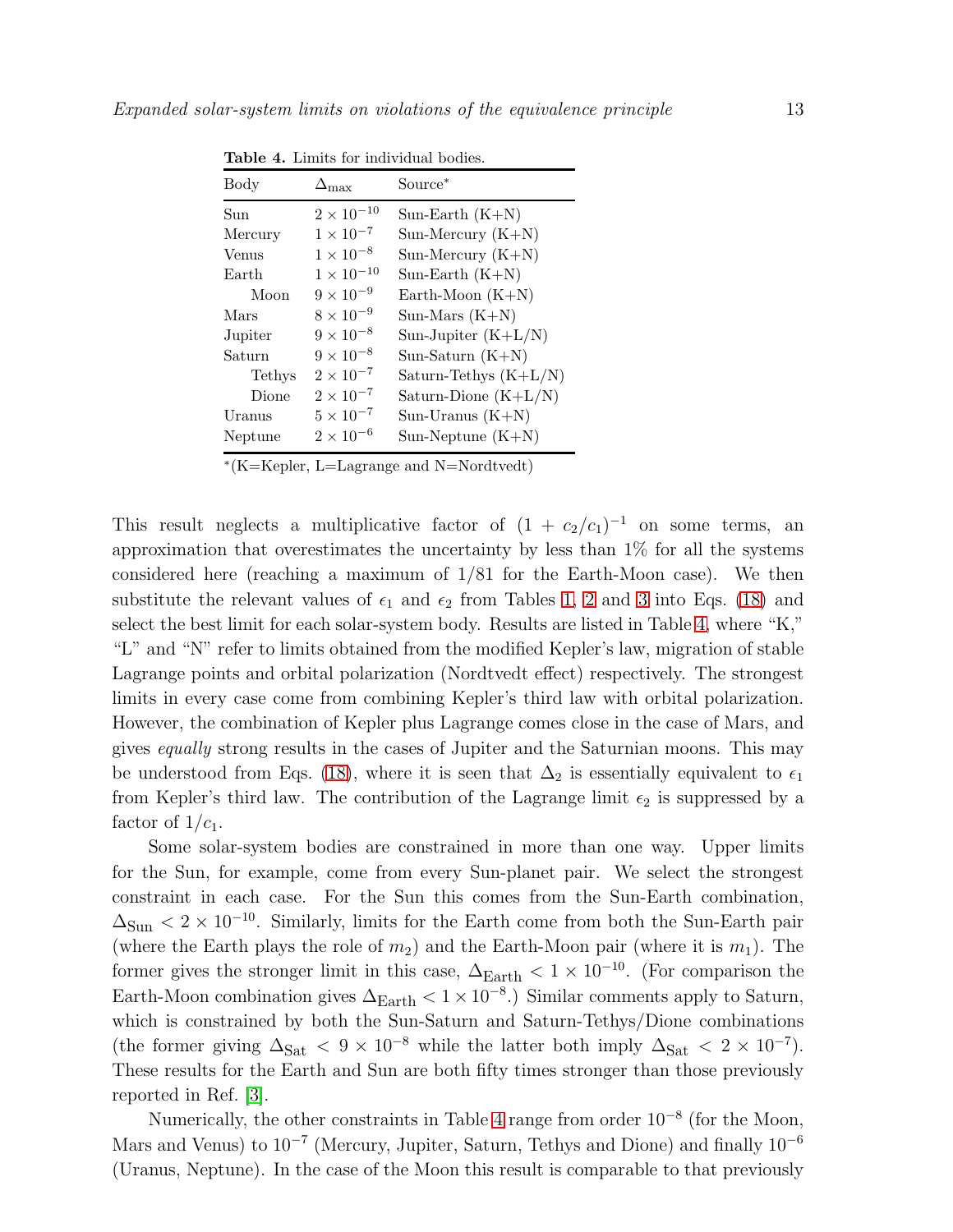reported in Ref. [\[3\]](#page-16-2), while the limit for Jupiter is an order of magnitude stronger. For all the other bodies, these are the first such limits to be reported.

The sole  $\Delta_1$ -based limit here, that for the Sun, reflects uncertainties in both the Kepler  $(\epsilon_1)$  and Nordtvedt  $(\epsilon_2)$  methods in roughly equal proportion, as shown by Eqs. [\(18\)](#page-11-2). By contrast, the best limits for all the other bodies are  $\Delta_2$ -based, meaning that they are largely determined by the observational uncertainties in Kepler's third law alone. This is important, as it points to the most effective way to strengthen similar solar-system-based EP tests in the future. For the present, we would regard the results in Table [4](#page-12-0) as valid to order of magnitude (see Discussion below).

## <span id="page-13-0"></span>6. Application and Elemental Limits

The constraints derived above apply to any theory in which different bodies may violate the EP in essentially independent ways. One example occurs in Kaluza-Klein gravity, where the gravitational field around a static, spherically-symmetric central mass is commonly modeled with a generalization of the Schwarzschild metric of general relativity known as the soliton metric [\[58\]](#page-17-29). In this theory it may be shown that  $\Delta \approx -b/2$  where b is a free parameter of the soliton metric, related to the curvature of the extra dimension in the vicinity of the central mass (standard general relativity is recovered on fourdimensional hypersurfaces as  $b \to 0$ ). This has led to the strongest current constraints on Kaluza-Klein gravity with the soliton metric,  $|b| < 2 \times 10^{-8}$  for the Earth, Sun and Moon and  $|b| < 2 \times 10^{-6}$  for Jupiter [\[3\]](#page-16-2). These bounds are marginally consistent with theory, since theoretical calculations [\[59\]](#page-17-30) suggest that  $b$  might range from  $\sim 10^{-8}-10^{-2}$ in gravitationally condensed objects like planets, but take values as large as  $\sim 0.1$  in more diffuse matter distributions such as galaxy clusters.

The new results in Table [4](#page-12-0) further strengthen these bounds and extend them to more solar-system bodies. The previously reported upper bound on  $b$  for Jupiter goes down by one order of magnitude, while those for the Earth and Sun drop by two. The new limit for the Earth,  $|b| < 2 \times 10^{-10}$ , though less direct, is orders of magnitude stronger than that recently imposed by measurements of gyroscope precession in lowearth orbit [\[60\]](#page-17-31) and casts particular doubt on the applicability of the soliton solution within higher-dimensional relativity. The other solar-system bodies we have considered here are all constrained for the first time by these results. Any other theories that predict explicit EP violation on macroscopic scales would be subject to similar constraints.

Most theories that involve EP violation in principle do not make such concrete predictions for ∆. They do, however, agree that the degree of EP violation will depend in some way on *composition*  $[6, 7, 8, 9, 10, 11, 12, 13, 14, 15, 16, 17]$  $[6, 7, 8, 9, 10, 11, 12, 13, 14, 15, 16, 17]$  $[6, 7, 8, 9, 10, 11, 12, 13, 14, 15, 16, 17]$  $[6, 7, 8, 9, 10, 11, 12, 13, 14, 15, 16, 17]$  $[6, 7, 8, 9, 10, 11, 12, 13, 14, 15, 16, 17]$  $[6, 7, 8, 9, 10, 11, 12, 13, 14, 15, 16, 17]$  $[6, 7, 8, 9, 10, 11, 12, 13, 14, 15, 16, 17]$  $[6, 7, 8, 9, 10, 11, 12, 13, 14, 15, 16, 17]$  $[6, 7, 8, 9, 10, 11, 12, 13, 14, 15, 16, 17]$  $[6, 7, 8, 9, 10, 11, 12, 13, 14, 15, 16, 17]$  $[6, 7, 8, 9, 10, 11, 12, 13, 14, 15, 16, 17]$  $[6, 7, 8, 9, 10, 11, 12, 13, 14, 15, 16, 17]$ . This is because of the presence of new fields that couple non-universally but with gravitational strength to the constituents of the standard model. In the absence of a definitive theory, the standard way to characterize such EP violations is to define a phase space of the most plausible observables, such as baryon number, neutron excess and electrostatic binding energy. In designing a experiment, one hopes to drop test materials that span the largest possible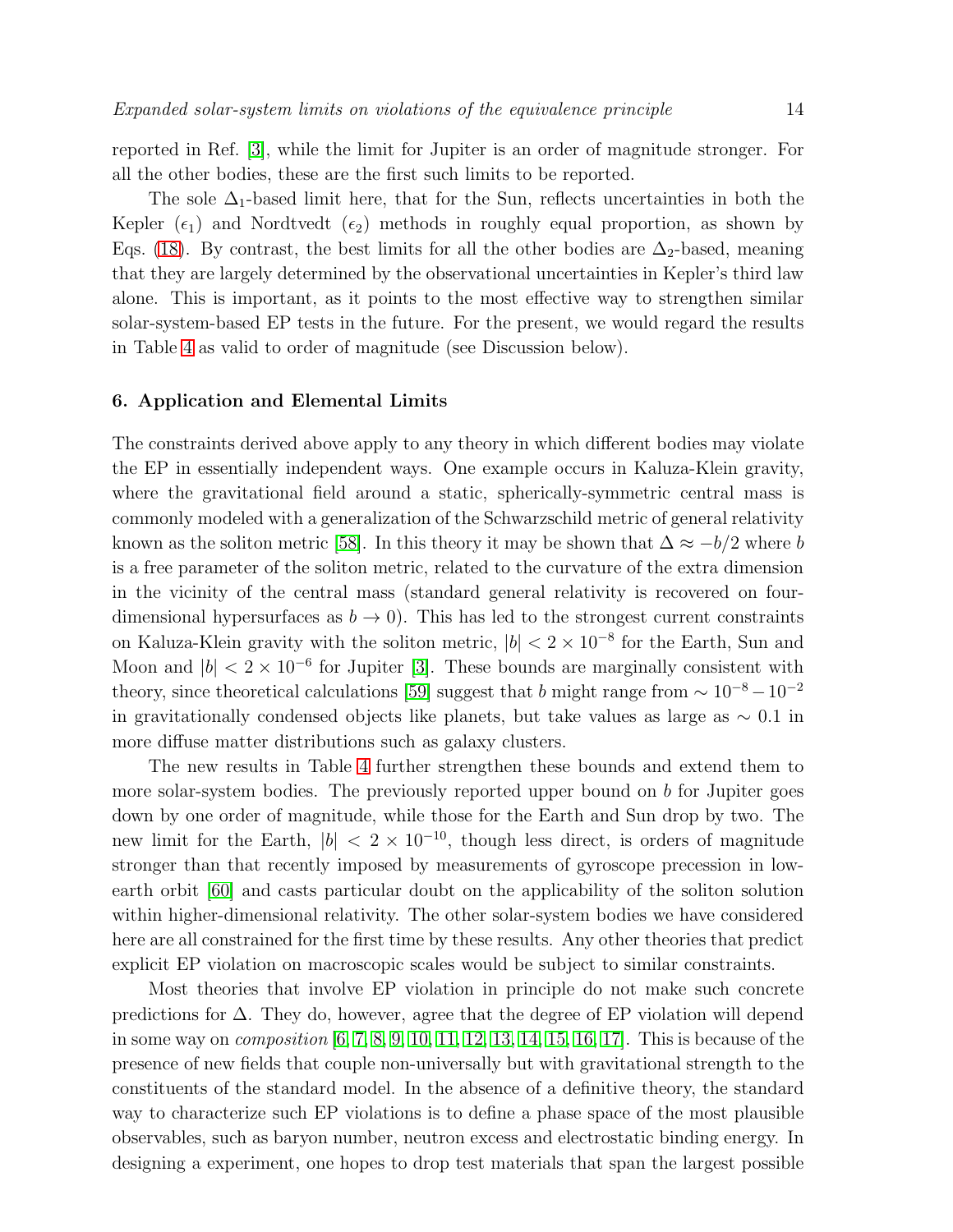<span id="page-14-0"></span>

| Element          | $\Delta_{\rm max}$  | Source body |
|------------------|---------------------|-------------|
| H                | $2 \times 10^{-10}$ | Sun         |
| He               | $6 \times 10^{-10}$ | Sun         |
| $\left( \right)$ | $5 \times 10^{-10}$ | Earth       |
| Mg               | $9 \times 10^{-10}$ | Earth       |
| Si               | $9 \times 10^{-10}$ | Earth       |
| Hρ               | $4 \times 10^{-10}$ | Earth       |

Table 5. Derived limits for selected elements

volume in this space, while also ensuring that any signal seen is as robust as possible [\[4,](#page-16-3) [5\]](#page-16-4). Here we extend this phenomenological approach to the solar system, combining our upper limits on EP violation by the Sun, planets and satellites with compositional data on each body to extract upper limits on  $\Delta$  for individual constituent elements themselves.

Given the theoretical uncertainties, we take the simplest possible approach in which EP violation by a macroscopic body is due entirely to a single constituent, neglecting possible internal cancelation or other effects. This means that we are effectively comparing the acceleration of that one element to the rest of the periodic table. Thus, for example, the bulk composition of the Sun consists of 72% hydrogen and 27% helium by mass [\[61\]](#page-17-32). Assuming that any EP violation by the Sun can effectively be associated with a single element, our limit of  $\Delta_{\text{Sun}} < 2 \times 10^{-10}$  for the Sun would imply that  $\Delta_{\rm H}$  < 2 × 10<sup>-10</sup> for hydrogen or  $\Delta_{\rm He}$  < 6 × 10<sup>-10</sup> for helium. These are in fact our best bounds on these two elements from solar-system observations. Jupiter's atmosphere consists of 76% hydrogen and 24% helium by mass, and the comparable fractions for Saturn are 79% and 21% [\[62\]](#page-17-33), but our upper limits on  $\Delta$  for these planets are much weaker than that for the Sun. Similarly for Uranus and Neptune, estimated to consist of 10% atmospheric hydrogen and helium, plus a core of 25% silicate rock and 65% water ice [\[63\]](#page-17-34).

Limits derived in this way for hydrogen, helium and the four major constituent elements of the terrestrial planets (oxygen, magnesium, silicon and iron) and icy satellites are listed in Table [5.](#page-14-0) For the Earth we adopt mass fractions of 32% Fe, 30% O, 16% Si and 15% Mg [\[64\]](#page-17-35). Comparable numbers for the Moon are 8% Fe, 44% O, 22% Si and 21% Mg [\[65\]](#page-17-36). For Mars we use 27% Fe, 34% O, 17% Si and 14% Mg [\[66\]](#page-17-37). Corresponding figures for Venus are 30% Fe, 34% O, 15% Si and 15% Mg while Mercury has 63% Fe, 14% O, 7% Si and 7% Mg [\[67\]](#page-17-38).

Saturn's icy satellites Tethys and Dione constitute a particularly tempting EP test case, since Cassini has confirmed that one (Tethys) consists of 93% water ice by mass while the other (Dione) is  $50\%$  silicate rock [\[68\]](#page-17-39). (In elemental terms these numbers translate into 86% O and 4% Si by mass for Tethys vs. 74% O and 20% Si for Dione.) As both have Trojan companions, they can be constrained not only by the combination of Kepler's third law and orbital polarization, but by the migration of their stable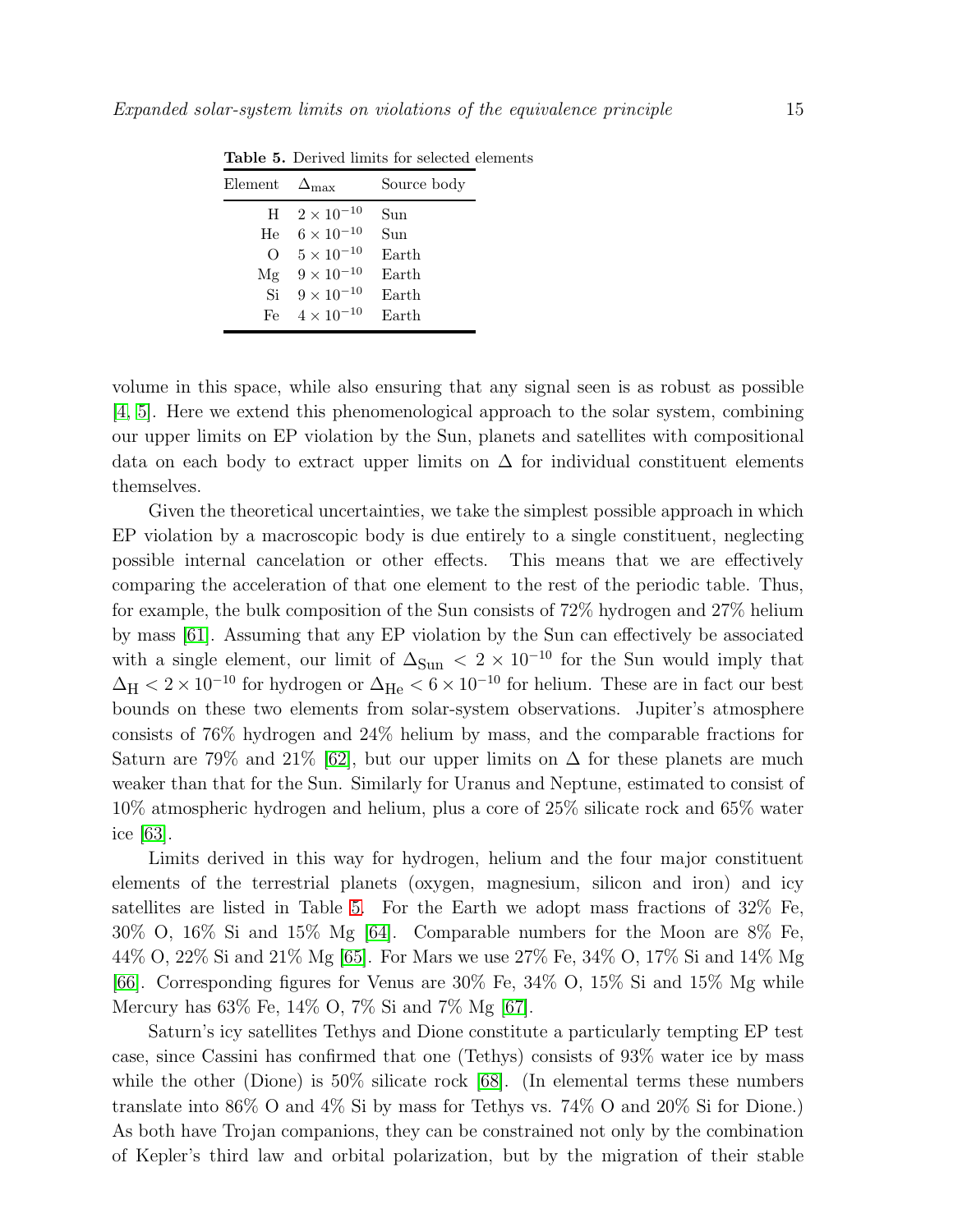Lagrange points as well. Moreover, we have excellent data on both moons and their Trojan companions from Cassini. However, for the reasons discussed in Sec. [5,](#page-11-0) the upper limits on  $\Delta$  for both bodies are still comparatively weak. The best elemental limits in every case turn out to be those derived from the Earth, whose upper bound on  $\Delta$  is two or more orders of magnitude stronger than any of the other terrestrial planets.

#### <span id="page-15-0"></span>7. Summary and Discussion

We have looked for the constraints imposed by solar system data on theories in which the ratio of gravitational to inertial mass differs from unity by a factor  $\Delta$  which may in principle differ from body to body. For two objects characterized by  $\Delta_1$  and  $\Delta_2$ , upper bounds on the sum  $|\Delta_1/c_1 + \Delta_2|$  are set by Kepler's third law, while the difference  $|\Delta_1 - c_2 \Delta_2|$  is constrained by the position of Lagrange libration points and orbital polarization in the field of a third body (the Nordtvedt effect). (Here  $c_1$  and  $c_2$  are known constants.) Combining these results, we have extracted independent upper limits on  $\Delta$ for the Sun, Moon, planets and Saturnian moons Tethys and Dione using experimental data on their mean motions and positions as well as those of their Trojan companions where applicable. We find that  $\Delta \lesssim 10^{-10}$  for the Earth and Sun,  $\Delta \lesssim 10^{-8}$  for the Moon, Mars and Venus,  $\Delta \lesssim^{-7}$  for Mercury, Jupiter, Saturn, Tethys and Dione, and  $\Delta \lesssim 10^{-6}$  for Uranus and Neptune.

As a test case, we have applied our results to Kaluza-Klein gravity, in which  $\Delta$ depends on a metric parameter related to the curvature of an extra dimension near the central mass. Our upper bounds on this parameter are orders of magnitude stronger than existing limits from any other tests, and confirm earlier conclusions that a fifth dimension, if any, plays no significant dynamical role in the solar system.

We have combined our limits with data on the composition of each solar-system body to obtain constraints on EP violation by individual constituent elements, under the assumption that a single element dominates in each case. The resulting upper limits on  $\Delta$  for hydrogen, helium, iron, oxygen, silicon and magnesium are of order  $10^{-9} - 10^{-10}$ .

There is an important statistical caveat to these results. As uncertainties in our orbital and other parameters, we have implicitly relied on residuals from published fits to a fixed number of ephemeris solution parameters. These fits do not generally incorporate a different degree of EP violation for each solar-system body. (They are typically sensitive to at most a single EP-violating parameter  $\eta$ .) We have, in other words, relied on more degrees of freedom than are actually present in the solutions. This is not necessarily a problem, but will tend to underestimate our uncertainties. The results least affected will be those based on the lunar Nordtvedt effect, for which at least one EP-violating term is explicitly included in the solution sets. Our other results may be less robust in comparison. It would be of interest to incorporate additional independent parameters for EP violation into the standard ephemeris models.

Given the uncertainties, our results should be seen as illustrative rather than definitive. They are three to seven orders of magnitude weaker than the best existing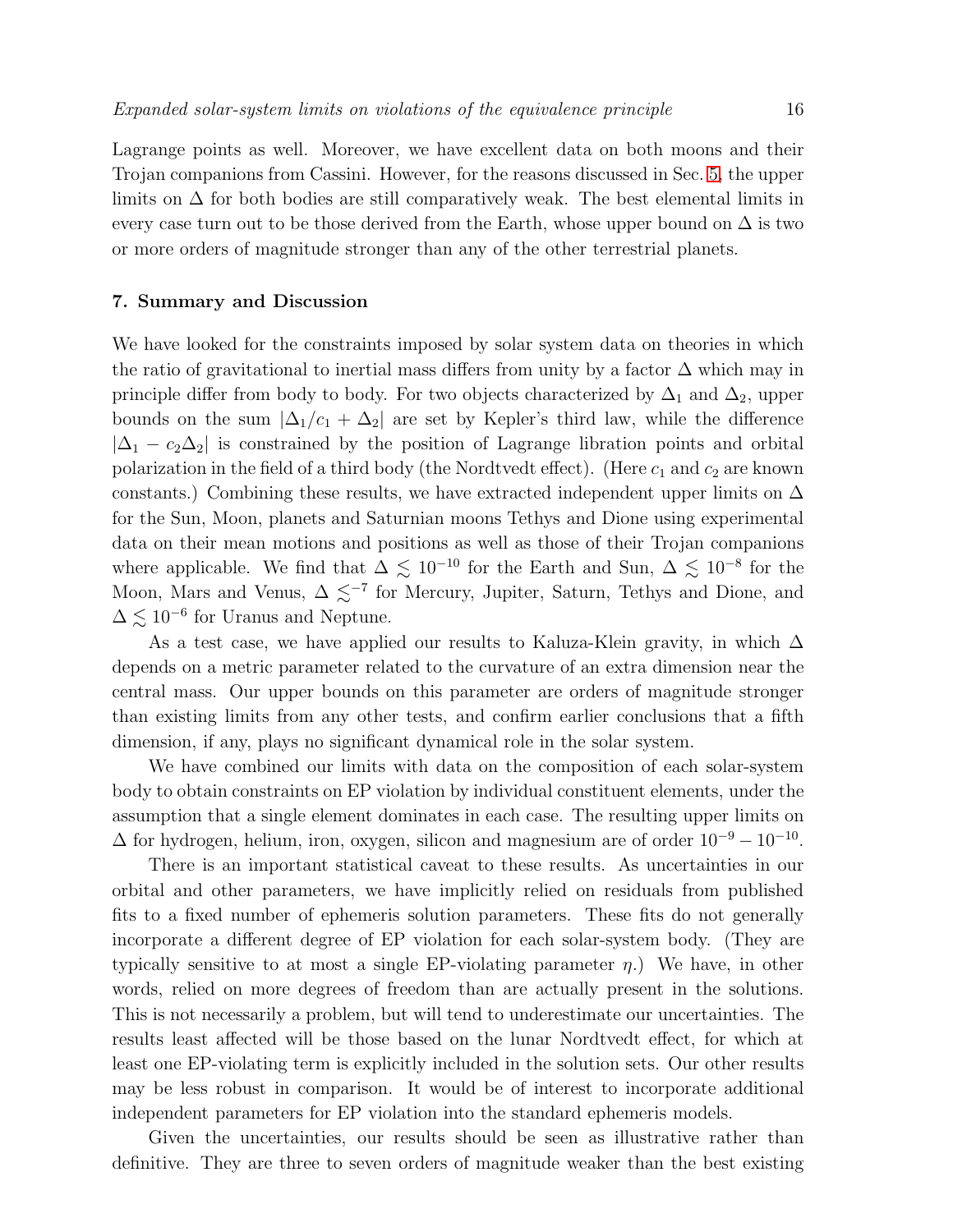constraints on EP violation from torsion balances or lunar laser ranging. Space-based free-fall experiments should produce even stronger bounds. However, in the context of modern unified theories it may be at least as important to explore a broad range of test materials as to so with the greatest possible sensitivity. In this respect, solar-system tests offer a diversity of composition unobtainable in any other way. Moreover, they do so at comparatively little cost.

## Acknowledgments

We thank B. Eney and A. Storrs for discussions along with R.J. Adler, C.W.F. Everitt, J. Scargle, A. Silbergleit and the members of the Gravity Probe B theory group. J.M. and Z.W. acknowledge the Fisher College of Science and Mathematics and Honors College at Towson University for travel support to present these results.

## <span id="page-16-0"></span>References

- <span id="page-16-1"></span>[1] Nordtvedt K 1968 *Phys. Rev.* 169 1014
- <span id="page-16-2"></span>[2] Orellana R B and Vucetich H 1993 *Astron. Astrophys.* 273 313
- <span id="page-16-3"></span>[3] Overduin J M 2000 *Phys. Rev.* D62 102001
- <span id="page-16-4"></span>[4] Blaser J P and Damour T 2003 *Adv. Sp. Res.* 32 1335
- <span id="page-16-5"></span>[5] Overduin J M et al. 2012 *Class. Quant. Grav.* 29 184012
- <span id="page-16-6"></span>[6] Damour T and Polyakov A M 1994 *Nucl. Phys.* B423 532
- <span id="page-16-7"></span>[7] Damour T, Piazza F and Veneziano G 2002 *Phys. Rev.* D66 046007
- <span id="page-16-8"></span>[8] Carroll S M 1998 *Phys. Rev. Lett.* 81 3067
- [9] Chen J 2005 Probing scalar couplings through tests of the equivalence principle, University of Chicago doctoral thesis
- <span id="page-16-10"></span><span id="page-16-9"></span>[10] Antoniadis I, Dimopoulos S and Giveon A 2001 *J. High Energy Phys.* 05 055
- <span id="page-16-11"></span>[11] Dvali G and Zaldarriaga M 2002 *Phys. Rev. Lett.* 88 091303
- <span id="page-16-12"></span>[12] Wetterich C 2003 *Phys. Lett.* B561 10
- <span id="page-16-13"></span>[13] Khoury J and Weltman A 2004 *Phys. Rev. Lett.* 93 171104
- <span id="page-16-14"></span>[14] Mota D F and Shaw D J 2007 *Phys. Rev.* D75 063501
- <span id="page-16-15"></span>[15] Capozziello S and Tsujikawa S 2008 *Phys. Rev.* D77 107501
- <span id="page-16-16"></span>[16] Kosteleck´y V A and Tasson J D 2009 *Phys. Rev. Lett.* 102 010402
- <span id="page-16-17"></span>[17] Kosteleck´y V A and Tasson J D 2010 *Phys. Rev.* D83 016013
- <span id="page-16-18"></span>[18] Touboul P 2009 *Sp. Sci. Rev.* 148 455
- <span id="page-16-19"></span>[19] Sumner T J et al 2007 *Adv. Sp. Res.* 39 254
- <span id="page-16-20"></span>[20] Dimopoulos S, Graham P W, Hogan J M and Kasevich M A 2007 *Phys. Rev.* D78 042003
- <span id="page-16-21"></span>[21] Gaaloul N and Rasel E 2013 *Bull. Am. Phys. Soc.* 58 P4.00001
- <span id="page-16-22"></span>[22] Kim G and Mueller H 2010 *Bull. Am. Phys. Soc.* 55 E1.00009
- <span id="page-16-23"></span>[23] Schlamminger S et al. 2008 *Phys. Rev. Lett.* 100 041101
- [24] Harper W L, Valluri S R and Mann R B 2002 proc. *Ninth Marcel Grossmann Meeting* (Rome, 2000) ed V G Gurzadyan, R T Jantzen and R Ruffini (Singapore: World Scientific) p 1803
- <span id="page-16-25"></span><span id="page-16-24"></span>[25] Williams J G, Turyshev S G and Boggs D H 2004 *Phys. Rev. Lett.* 93 261101
- <span id="page-16-26"></span>[26] Anderson J D, Gross M, Nordtvedt K L and Turyshev S G 1996 *Astrophys. J.* 459 365
- <span id="page-16-27"></span>[27] Fixler J B et al. 2007 *Science* 315 74
- [28] *Astronomical Almanac for the year 2012* (Washington: U.S. Government Printing Office), Sections K6-K7; <http://asa.usno.navy.mil/SecK/Constants.html>